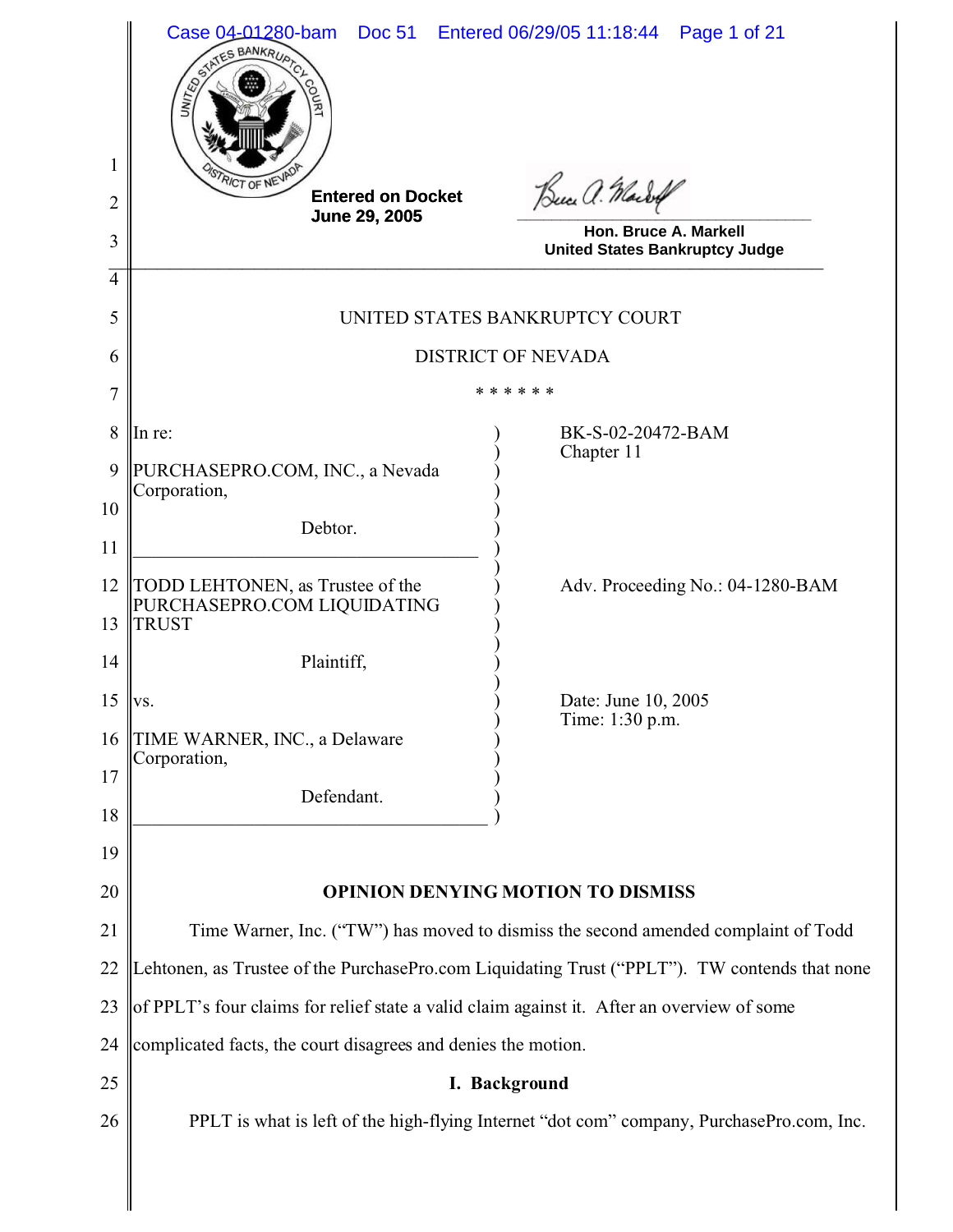1 2 3 ("PP"). PP crashed and burned in early 2002, and is now in the mop-up phase of its business life. In October 2004, it confirmed a liquidating plan of reorganization under which all of its pending avoiding powers actions, including the present action, were transferred to  $PPLT<sup>1</sup>$ 

4 5 6 7 8 The prepetition relationship between PP and America Online, Inc.  $("AOL")^2$  is at the heart of this action. At one time, the parties viewed their relationship as a key strategic partnership, with PP supplying an efficient business-to-business marketplace portal, to which AOL would direct customers. But the bubble burst, and PP's business prospects and share price plummeted — and fast.

9 10 11 12 13 14 In addition, it has since come to light that AOL committed fraud during the relationship. This fraud was sufficiently broad and wide-reaching to cause the Department of Justice to investigate. The result of that investigation was an agreement under which AOL paid \$60 million as a criminal penalty, \$300 million as a civil penalty under the Sarbanes-Oxley Act, and \$150 million into a fund for defrauded stockholders (of which some \$30 million is earmarked to pay damages caused by the dealings with PP).

15 16 17 18 19 20 21 PPLT's complaint concerns some of the transactions that are at the heart of the troubling relationship between AOL and PP. In particular, three of PPLT's claims for relief seek recovery based upon Nevada's version of the Uniform Fraudulent Transfer Act ("UFTA") based upon the circumstances surrounding the cancellation of a warrant dated March 15, 2000 (the "Original Warrant"), and the immediate reissuance of a new amended and restated warrant dated "as of" November 18, 2000 (the "Amended Warrant"). In addition, the second amended complaint adds a fourth claim for relief which alleges that AOL is liable under Nevada corporate law for a failure to

22 23

26  ${}^{2}$ The defendant, TW, is a successor to AOL.

<sup>24</sup> 25 <sup>1</sup>Before TW filed its motion to dismiss, PPLT had obtained an order under Rule 7025 substituting it for PP.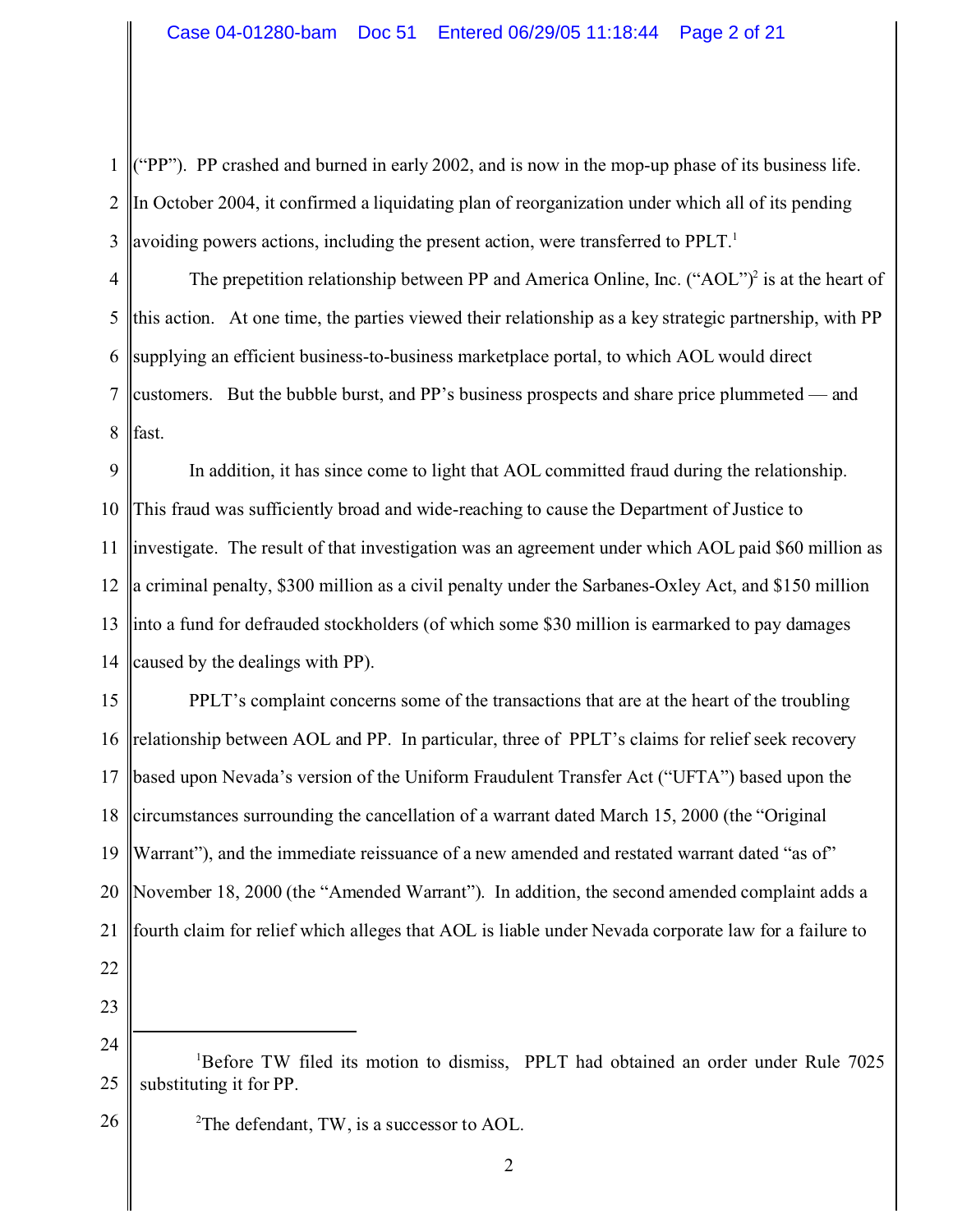1 2 provide the full amount of the agreed-upon consideration required when AOL exercised its rights under the Amended Warrant.

Against this background, TW has moved to dismiss.<sup>3</sup>

## **II. Legal Analysis**

4 5

3

## A. *Standard Applicable to Motion to Dismiss*

6 7 8 9 10 11 12 13 TW has moved to dismiss this adversary proceeding under Bankr. R. 7012, which incorporates Fed. R. Civ. Pro. 12(b)(6). The standard under Rule 12(b)(6) is high: the court must take every well pleaded fact in the complaint as true, and it may then grant the motion only if it appears beyond a doubt that PPLT can prove no set of facts that would entitle it to relief. Zimmer v. PSB Lending Corp. (*In re* Zimmer), 313 F.3d 1220, 1222 (9th Cir. 2002), *citing* Conley v. Gibson, 355 U.S. 41, 45-46 (1957). In this context, a court must evaluate the legal feasibility of the complaint, not the evidence that may be offered to support it. Cooper v. Parsky, 140 F.3d 433, 440 (2d Cir. 1998).

14

## B. *TW's Basic Position*

15 16 17 18 TW acknowledges the high standard, but contends it has met it. It asserts that the facts as pleaded are indistinguishable from binding Ninth Circuit and Bankruptcy Appellate Panel authority. Specifically, TW cites Decker v. Advantage Fund Ltd., 362 F.3d 593 (9th Cir. 2004) and Hansen v. Finn (*In re* Curry & Sorensen, Inc.), 57 B.R. 824 (B.A.P. 9th Cir. 1986).

19 20 21 22 23 In *Decker*, the trustee in bankruptcy launched a fraudulent transfer attack on a sweetheart stock deal. The defendant, Advantage Fund Ltd., had purchased two series of convertible preferred stock from the debtor, then an American Stock Exchange-traded company. The conversion price of the preferred stock was essentially set as a "floating 15% discount off the average daily low trading price" of the debtor's common stock during the five days preceding the conversion. *Id*. at 595.

<sup>25</sup> 26 <sup>3</sup>TW moved to dismiss the original complaint for many of the same reasons set forth in its present motion. The court granted that motion, but gave PPLT the ability to amend to see if it could meet TW's objections. The result was the second amended complaint at issue here.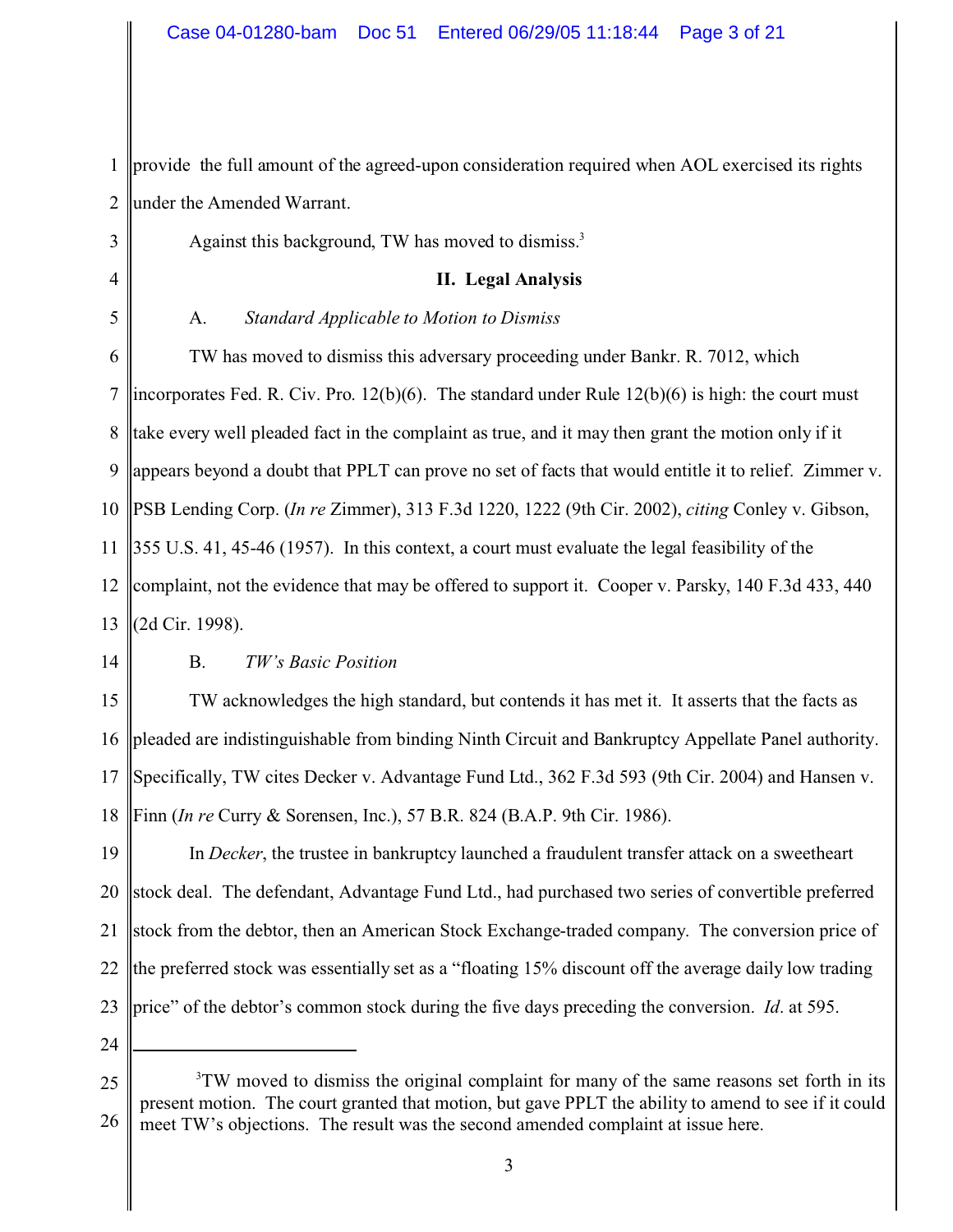| 1              | Advantage Fund used this discounted conversion price formula to obtain \$47 million worth of the                                                                                                                                                                        |  |  |
|----------------|-------------------------------------------------------------------------------------------------------------------------------------------------------------------------------------------------------------------------------------------------------------------------|--|--|
| $\overline{2}$ | debtor's common stock for an exercise price of only \$40 million. The trustee sued under Section                                                                                                                                                                        |  |  |
| 3              | 544(b), incorporating the California version of the UFTA for the \$7 million discount. The trustee                                                                                                                                                                      |  |  |
| 4              | alleged that the debtor had been insolvent at the time of the purchase, and that the debtor had not                                                                                                                                                                     |  |  |
| 5              | received reasonably equivalent value for the conversion.                                                                                                                                                                                                                |  |  |
| 6              | The defendants claimed the preferred stock they received was not received by way of a                                                                                                                                                                                   |  |  |
| 7              | transfer of "an interest of the debtor in property" as required by Section 544(b). The Ninth Circuit                                                                                                                                                                    |  |  |
| 8              | agreed, finding that "unissued stock has no value to the <i>corporation</i> , as opposed to its <i>shareholders</i> ,                                                                                                                                                   |  |  |
| 9              | because stock only represents portions of equity in the corporation itself." <i>Id.</i> at 596 (italics in                                                                                                                                                              |  |  |
| 10             | original).                                                                                                                                                                                                                                                              |  |  |
| 11             | The court relied upon Curry $\&$ Sorensen as its primary authority for the proposition that:                                                                                                                                                                            |  |  |
| 12             | A share of capital stock represents a unit of ownership interest and has no extrinsic                                                                                                                                                                                   |  |  |
| 13             | value to the corporation itself Since an action directed at recovery of corporate<br>stock could only affect equitable ownership of the corporation and would not restore<br>property to the estate or avoid an estate obligation, then it is not a transfer subject to |  |  |
| 14             | question under Section 548.                                                                                                                                                                                                                                             |  |  |
| 15             | Decker, 362 F.3d at 596, quoting In re Curry & Sorensen, 57 B.R. at 829.                                                                                                                                                                                                |  |  |
| 16             | In Curry & Sorensen, creditors sued on behalf of the bankruptcy estate under Section 548 of                                                                                                                                                                             |  |  |
| 17             | the Bankruptcy Code. They sought to set aside the prepetition issuance of 75,000 shares of capital                                                                                                                                                                      |  |  |
|                | 18 stock of the debtor to its president. Using the logic in the quotation above, the court found that                                                                                                                                                                   |  |  |
| 19             | capital stock cannot be property under Section 548 of the Bankruptcy Code, <sup>4</sup> since avoidance of the                                                                                                                                                          |  |  |
| 20             | transfer would affect only the debtor's ownership, and would not increase assets for creditors, or                                                                                                                                                                      |  |  |
| 21             | reduce claims against the estate.                                                                                                                                                                                                                                       |  |  |
| 22             |                                                                                                                                                                                                                                                                         |  |  |
| 23             |                                                                                                                                                                                                                                                                         |  |  |
| 24             |                                                                                                                                                                                                                                                                         |  |  |
| 25<br>26       | <sup>4</sup> Section 548 also requires that there be a "transfer of an interest of the debtor in property"<br>before there can be avoidance. Decker extended Curry & Sorensen's reading of that phrase in Section<br>548 to identical language found in Section 544(b). |  |  |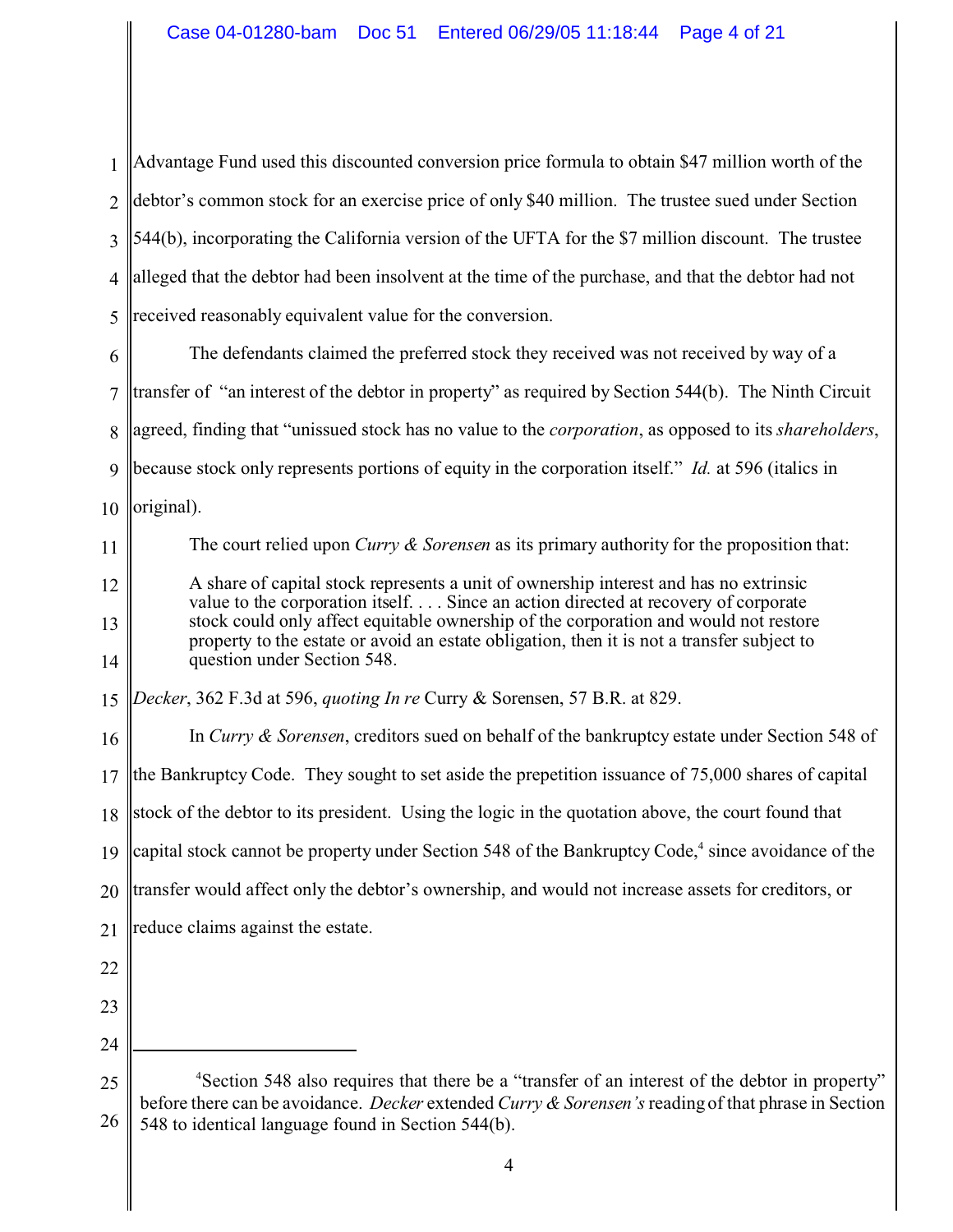1 2 3 Here, TW asserts that exercising its rights under either the Original Warrant or the Amended Warrant would have resulted only in a transfer of the common stock of PP. As a consequence, it contends that the inexorable logic of *Decker* and *Curry & Sorensen* dictate dismissal.

4

C. *PPLT's Position*

5 6 7 8 9 10 11 12 13 14 PPLT takes several positions in response. One odd position deserves quick mention before it is dismissed: PPLT requests that this court ignore, or invent a pretext to distinguish, *Decker* and *Curry & Sorensen*. This court does not have the power or authority to ignore binding Ninth Circuit precedent. The rule of law and the doctrine of *stare decisis et non quieta movere* — meaning "to stand by and adhere to decisions and not disturb what is settled" — will not permit it. Hart v. Massanari, 266 F.3d 1155, 1170 (9th Cir. 2001) ("A district judge may not respectfully (or disrespectfully) disagree with his learned colleagues on his own court of appeals who have ruled on a controlling legal issue, or with Supreme Court Justices writing for a majority of the Court. . . . Binding authority must be followed unless and until overruled by a body competent to do so."); *see also* IRS v. Osborne (*In re* Osborne), 76 F.3d 306, 309 (9th Cir. 1996).

15 16 17 18 19 20 But *stare decisis* extends only to opinions containing facts that are not rightly distinguishable from the facts at hand. As stated by Judge Kozinski stated in *Hart*: "In determining whether it is bound by an earlier decision, a court considers not merely the 'reason and spirit of cases' but also 'the letter of particular precedents.' . . . This includes not only the rule announced, but also the facts giving rise to the dispute, other rules considered and rejected and the views expressed in response to any dissent or concurrence." *Hart*, 266 F.3d 1155, at 1170.

21 22 23 24 25 As PPLT sees it, both *Decker* and *Curry & Sorensen* are distinguishable under this standard because they involve different types of transactions. *Decker* and *Curry & Sorensen* involved fraudulent transfer attacks on the direct issuance by a corporation of its common stock to third parties. Here, by contrast, the attack is on the cancellation or modification of existing intangible contract rights.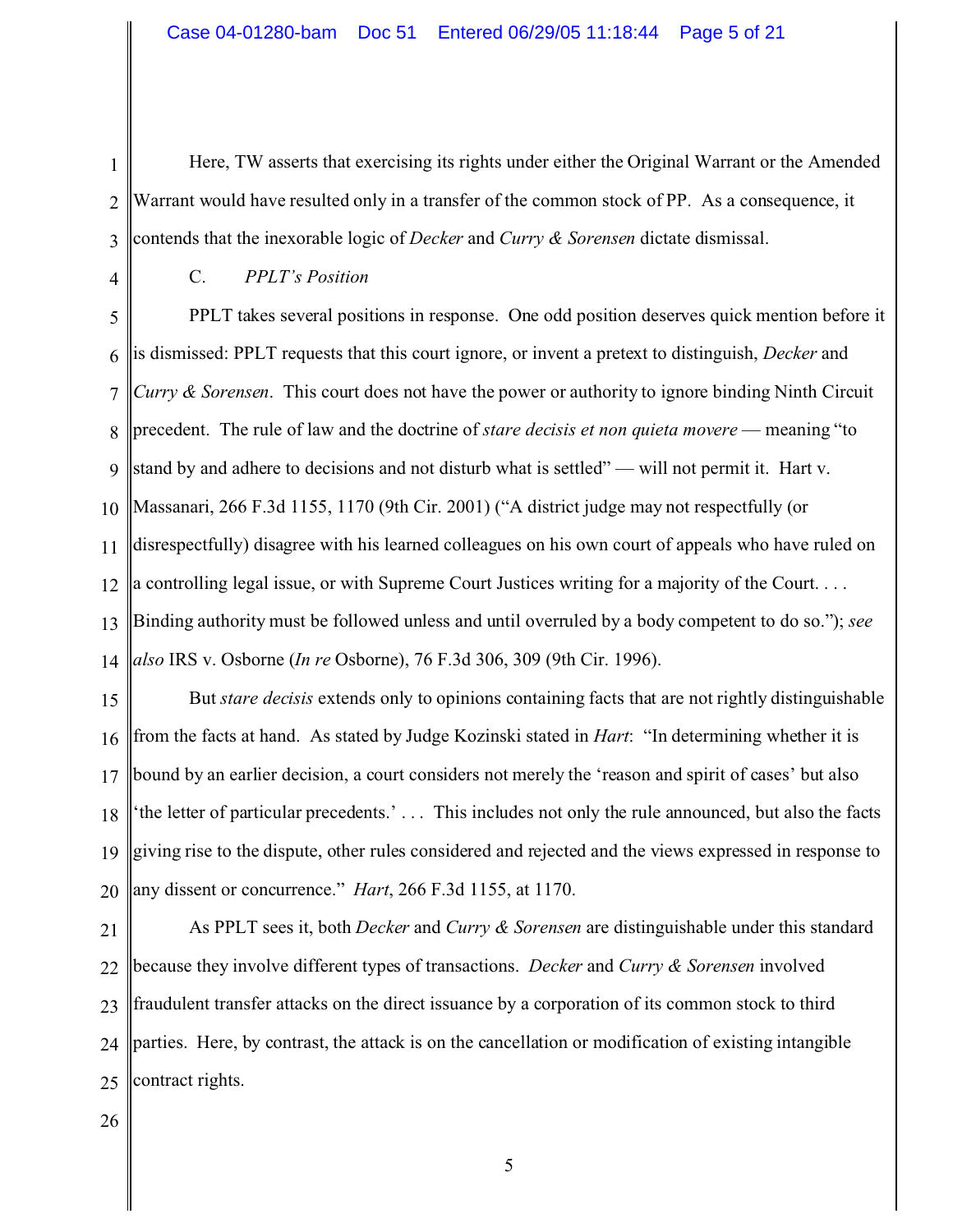1 2 3 4 5 If sustainable, this is a distinction with a legitimate difference. In both *Decker* and *Curry & Sorensen*, a key reason for not finding "any transfer of an interest of the debtor in property" was that avoidance of the transaction would not add assets to the debtor's estate or reduce claims against it. Rather, avoidance of a stock issuance would simply rearrange the equity ownership of a failed business, much like rearranging deck chairs on the *Titanic*.

6 7 8 PPLT's complaint alleges that PP and AOL conspired to cancel and transfer the Original Warrant and issue a new one — the Amended Warrant — on terms that did not provide PP with reasonably equivalent value in the exchange.<sup>5</sup>

9 10 11 12 13 14 The terms of the Amended Warrant, it is alleged, were far more beneficial to AOL than to PP. In particular, PPLT states that under the revised terms, AOL no longer had to pay cash to obtain PP stock. Rather, they merely had to certify that they had provided, directed or referred certain amounts of revenue to PP. In short, rather than paying money for PP stock, AOL simply had to certify that it had caused others to use and pay for a certain minimum level of PP's products and services.

15 16 17 To implement this change, the parties eliminated the cash strike price found in the Original Warrant, and a replaced it with a complicated revenue formula. From filings with the Securities and Exchange Commission, made part of the complaint, it appears that representatives of both PP and

- 18
- 19
- 20

<sup>21</sup> 22 23 24 25 26  ${}^{5}$ PPLT's first and second claims for relief in its complaint adequately, although sloppily, state the necessary companion allegations under Nevada law. In particular, PPLT alleges that PP was "about to engage in business or a transaction, for which any property remaining with the Debtor was unreasonably small capital." *See* NRS § 112.180.1(b)(1) (which actually requires that the "remaining assets of the debtor [be] unreasonably small in relation to the business or transaction"; PPLT's formulation mistakenly adopts a similar element set forth in 11 U.S.C. § 548(a)(1)(B)(ii)(II)). PPLT also alleges that PP "intended to incur, or believed or reasonably should have believed that it would incur, debts beyond its ability to pay as they became due or was otherwise insolvent or rendered insolvent." *See* NRS §§ 112.180.1(b)(2); 112.190.1. TW has not challenged the sufficiency of these allegations.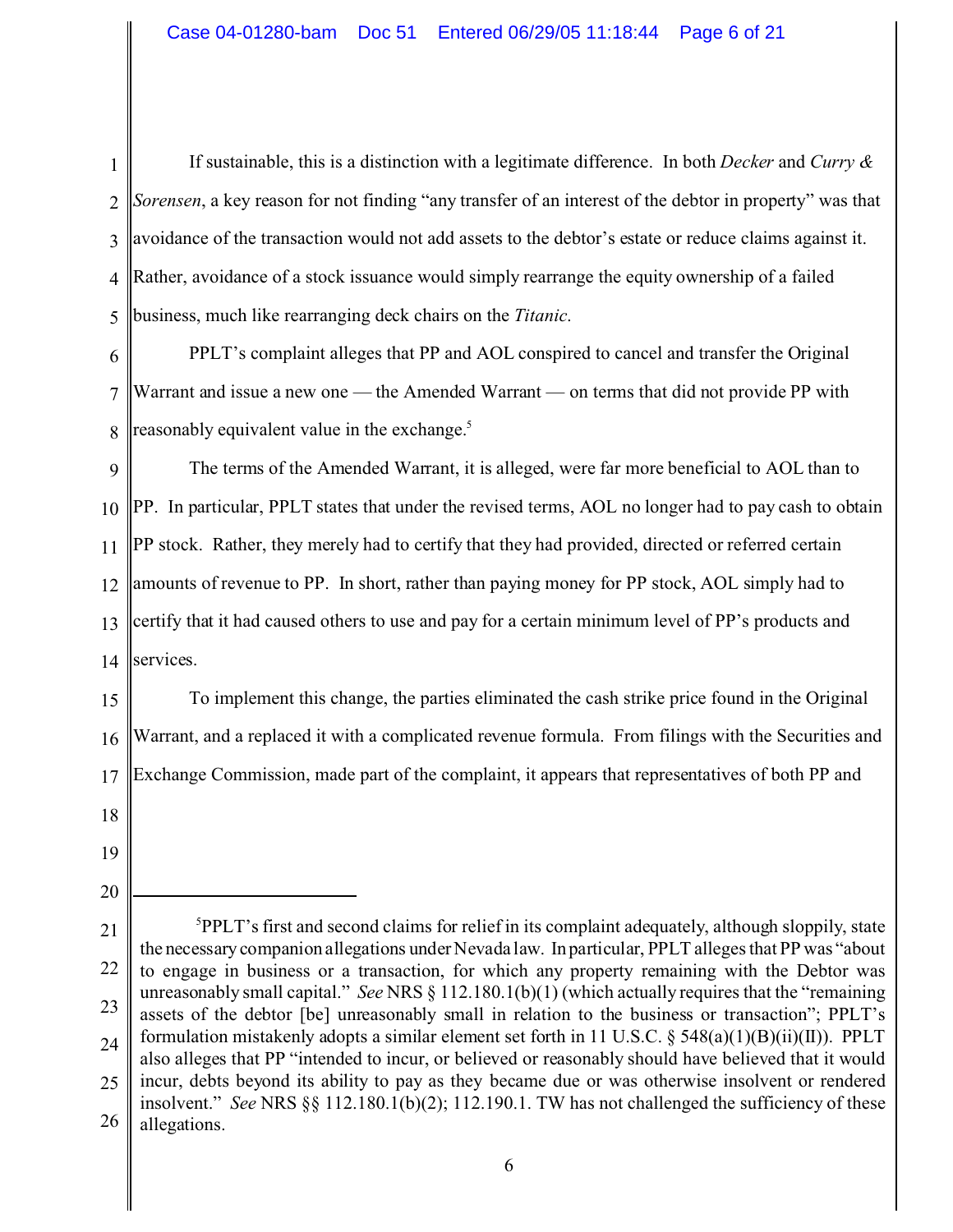1 2 AOL concocted this exchange transaction to cover up financial results that neither wanted known, and to fraudulently boost AOL's revenues.<sup>6</sup>

- 3 4 5 6 7 8 9 10 11 Regardless of its origins, when coupled with AOL's later exercises, the issuance of the Amended Warrant appears to have satisfied the immediate goals of the AOL/PP conspiracy. The complaint states that in January 2001, as a result of the exchange of warrants and the new vesting, AOL exercised its rights under the Amended Warrant and obtained 1,875,436 shares of PP common stock for no cash. At the time, PP common stock was selling at \$25.50 per share. A second exercise in March 2001 resulted in AOL acquiring another 1,122,278 shares of PP stock at a time when the market price of PP common was \$7.25. As PPLT calculates it, since none of the certifications lacked the taint of fraud, the net effect of the two transactions was that AOL was unfairly enriched by approximately \$57.7 million.
- 12
- 13

# D. *Analysis of the Competing Positions* 1. What Law Applies?

14 15 16 17 18 19 The parties initially disagree on what law applies. PPLT grounds its complaint entirely on Nevada law, and thus contends that Nevada law, and only Nevada law, applies to its allegations. TW counters that Nevada law is applicable only after it passes a federal standard. With respect to PPLT's claims under Nevada's version of the UFTA, TW correctly points out that Section 544(b) enables estate representatives such as  $PPLT^7$  to avoid only transfers of "an interest of the debtor in property," as that term is understood under federal law. With respect to PPLT's claims under the

- 20
- 21

<sup>6</sup>PP's stock price at the time of the cancellation and exchange was \$16.88 per share.

<sup>22</sup> 23 24 25 26 <sup>7</sup>Although Section 544(b) grants standing only to a "trustee," a debtor in possession or other estate representative may also have standing under that section, as well as under other avoiding powers provisions. *See* 11 U.S.C. § 1107(a) (debtor in possession has powers of trustee); Avalanche Maritime, Ltd. v. Parekh (*In re* Parmetex, Inc.), 199 F.3d 1029, 1031 (9th Cir. 1999); Hansen v. Finn (*In re* Curry & Sorensen, Inc.), 57 B.R. 824, 827-28 (B.A.P. 9th Cir. 1986). PPLT has standing under another provision of the Code, however; they are the estate's representative under a provision of PP's confirmed plan of reorganization, and Section 1123(b)(3)(B) of the Bankruptcy Code expressly authorizes such provisions.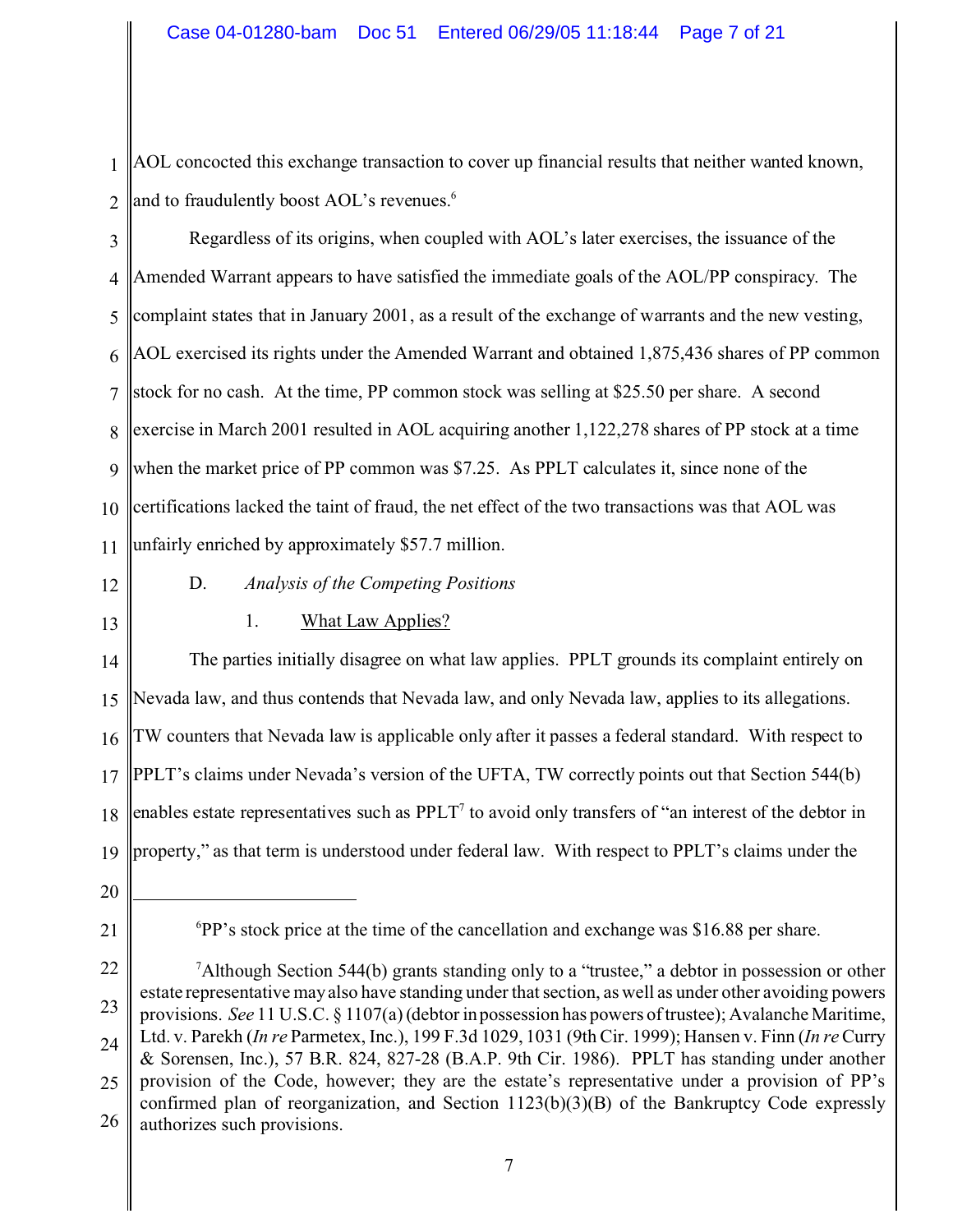1 2 3 4 5 6 fourth claim for relief relating to a failure to honor a stock subscription agreement, TW claims that before PPLT may bring such claims, the rights sought to be vindicated must be "property" under Section 541(a) of the federal Bankruptcy Code, and TW disputes that point. As a consequence, TW argues, regardless of what a state defines as property or what state law considers a "transfer," the ultimate tests of what is a "transfer" and what constitutes an "interest of the debtor in property" for purposes of standing under Section 544(b) are federal issues.

7 8 9 10 11 12 13 14 15 16 17 TW is correct. As *Decker* makes clear, the language in Section 544(b) — the reference to an "interest of the debtor in property" — is language in a federal statute, and thus should receive a uniform federal interpretation. *Decker*, 362 F.3d at 596. But this victory is hollow. Courts have uniformly held that the phrase "property of the debtor" in the avoidance powers is coextensive with "property of the estate" as set forth in Section  $541(a)$ . Begier v. IRS, 496 U.S. 53, 58-59 (1990); Warsco v. Preferred Technical Group, 258 F.3d 557, 564-65 (7th Cir. 2001). As the Supreme Court has noted, "[i]n the absence of any controlling federal law, 'property' and 'interests in property' are creatures of state law." *See* Barnhill v. Johnson, 503 U.S. 393, 398 (1992). *See also* Butner v. United States, 440 U.S. 48, 55 (1979) ("Property interests are created and defined by state law. Unless some federal interest requires a different result, there is no reason why such interests should be analyzed differently simply because an interested party is involved in a bankruptcy proceeding.").

18 19 20 21 22 23 24 25 26 Given that the aim of avoiding powers such as those found in Section 544(b) is to give the estate representative standing to bring creditor claims, the Ninth Circuit has stated that the term "interest of the debtor in property" should be broadly construed. Danning v. Bozek (*In re* Bullion Reserve of North America), 836 F.2d 1214, 1217 (9th Cir.), *cert. denied*, 486 U.S. 1056 (1988). *See also* United States v. Battley (*In re* Kimura), 969 F.2d 806, 810 (9th Cir. 1992) (in context of federal tax lien statute, defining property as "generally characterized as an aggregate of rights; 'the right to dispose of a thing in every legal way, to possess it, to use it, and to exclude everyone else from interfering with it.'") (*quoting* BLACK'S LAW DICTIONARY 1095 (5th ed. 1979)). It would thus be odd for the language referring to property in Section 544(b) to be construed more narrowly than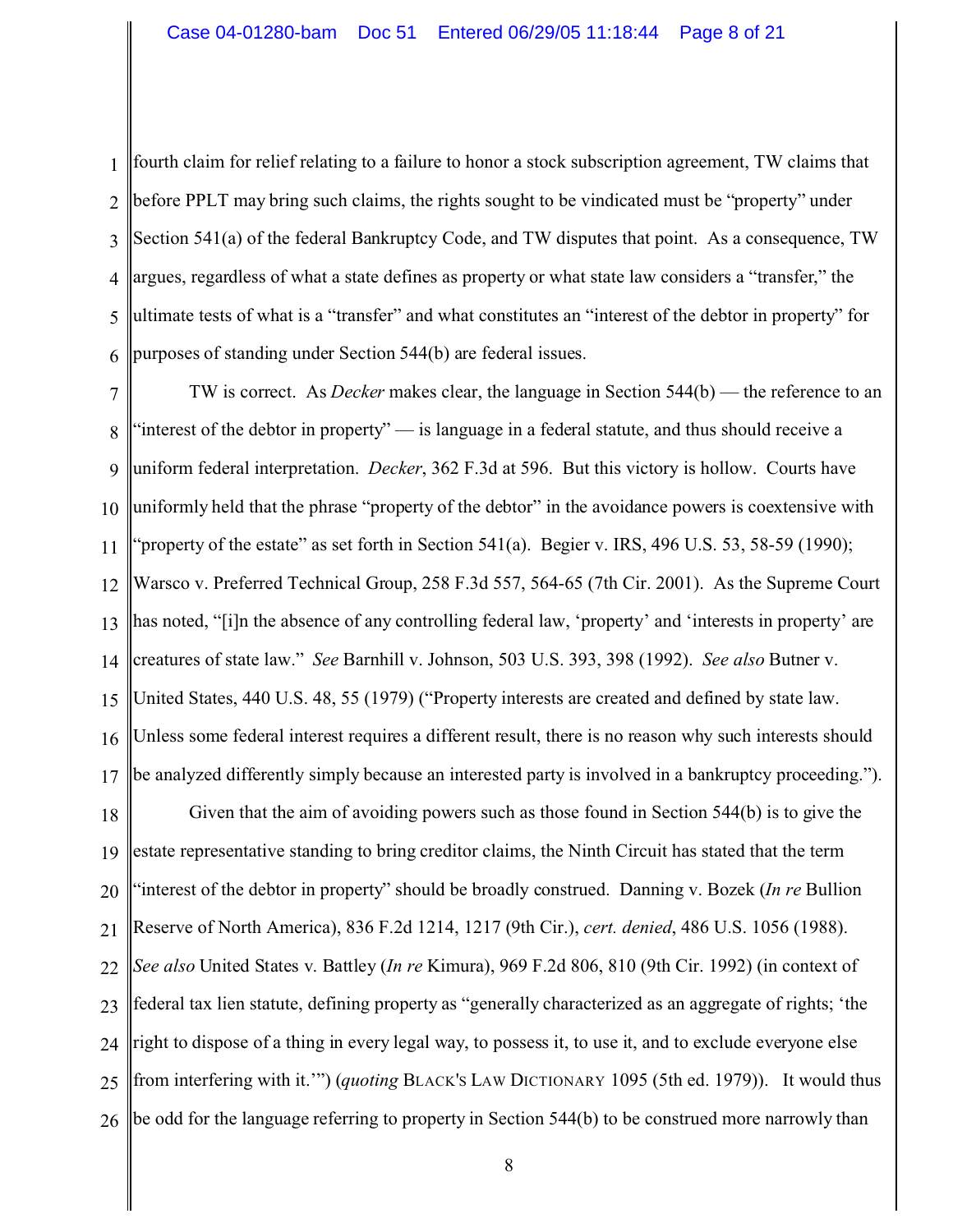| $\mathbf{1}$   | the same term is construed under Section 541; otherwise, a debtor could limit the rights of its                     |
|----------------|---------------------------------------------------------------------------------------------------------------------|
| $\overline{2}$ | creditors merely by filing bankruptcy, a consequence Congress certainly didn't contemplate when                     |
| $\overline{3}$ | drafting Section $544(b)$ . <sup>8</sup> As stated by the Supreme Court in a different context, "Uniform treatment" |
| $\overline{4}$ | of property interests by both state and federal courts within a State serves to reduce uncertainty, to              |
| 5              | discourage forum shopping, and to prevent a party from receiving 'a windfall merely by reason of                    |
| 6              | the happenstance of bankruptcy." <i>Butner</i> , 440 U.S. at 55, <i>quoting</i> Lewis v. Manufacturers              |
| $\overline{7}$ | National Bank, 364 U.S. 603, 609 (1961).                                                                            |
| 8              | This analysis, however, begs the question of whether the transactions at issue here would be                        |
| 9              | avoidable by creditors under Nevada law. <i>Decker</i> is authority for the proposition that an initial             |
| 10             | lissuance of stock is not a transfer under the UFTA, or at least California's version of the UFTA. As               |
| 11             | argued by PPLT, however, its amended complaint attacks different types of transactions. In                          |
| 12             | particular, PPLT places in issue the transactions in which the Original Warrant was canceled and the                |
| 13             | Amended Warrant issued in its place. As both parties concede, there is no Nevada law directly on                    |
|                | 14  point with respect to whether an issuer's interest in a stock warrant is property that can be                   |
|                | 15   transferred within the meaning of Section 544(b).                                                              |

16 That is not to say that there is no Nevada law. Nevada's UFTA adopts the uniform structure

17 of allowing creditors (and derivatively, any estate representative in bankruptcy) to avoid certain

18 'transfers" of "assets." A "transfer" under Nevada's UFTA is defined as:

19

20

21

22

23

[E]very mode, direct or indirect, absolute or conditional, voluntary or involuntary, of disposing of or parting with an asset or an interest in an asset, and includes payment of money, release, lease, and creation of a lien or other encumbrance.

<sup>24</sup> 25 26  ${}^{8}$ Indeed, the rights an estate representative may assert under Section 544(b) are generally viewed as derivative of state law claims, and to the extent creditors are under some disability or subject to some state law defense, the estate representative is similarly bound. Heffron v. Duggins, 115 F.2d 519 (9th Cir. 1940).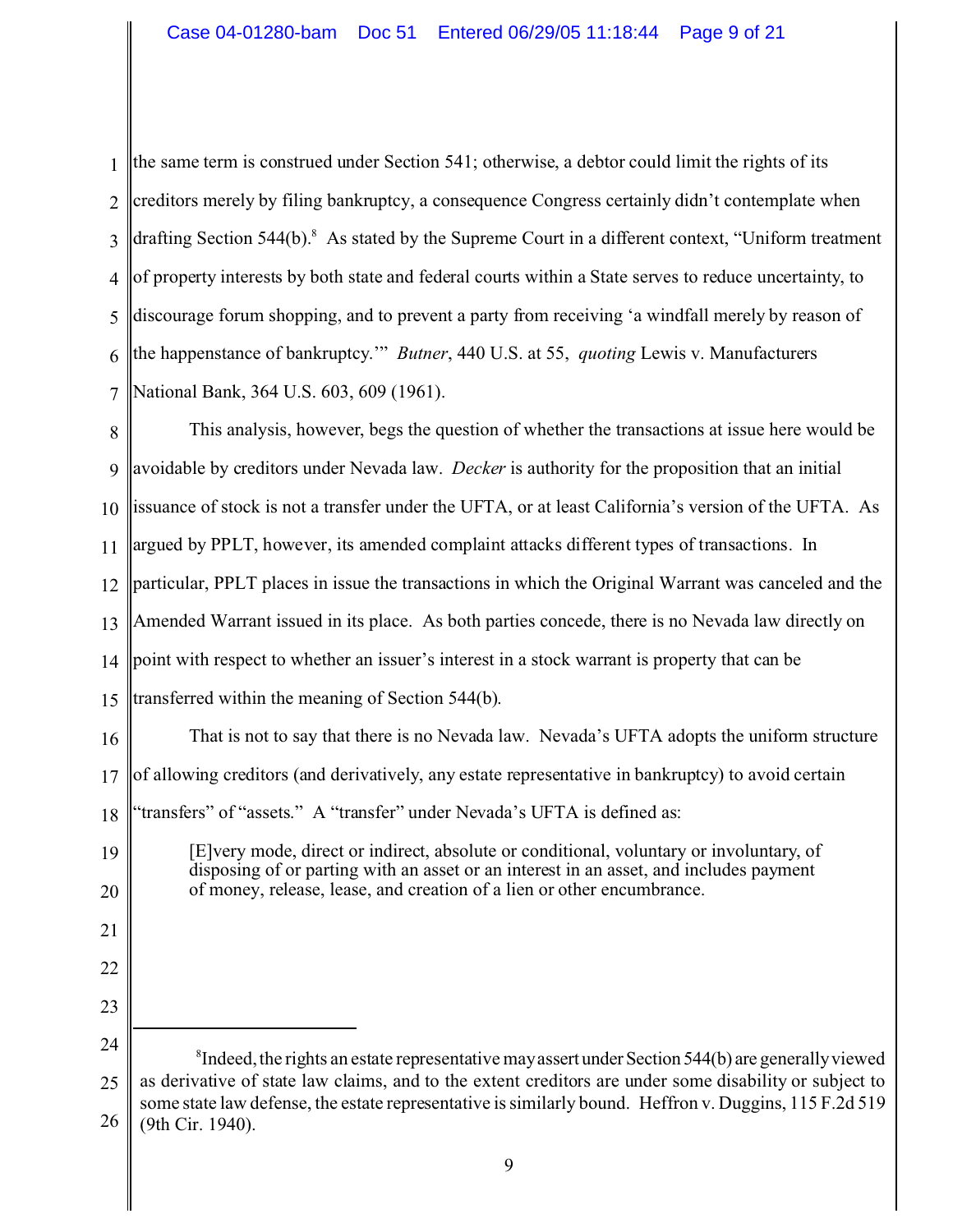| NRS § 112.180.12. <sup>9</sup> Transfers, in turn, relate to "assets," which are defined as "property of the                                                                                                                                      |  |  |  |  |
|---------------------------------------------------------------------------------------------------------------------------------------------------------------------------------------------------------------------------------------------------|--|--|--|--|
| debtor." Id. § 112.150.2. "[P]roperty" means "anything that may be the subject of ownership." Id.                                                                                                                                                 |  |  |  |  |
| $\S$ 112.150.10. Since "[t] he shares of stock in every corporation shall be personal property",                                                                                                                                                  |  |  |  |  |
| NRS § 78.240, it would seem that Nevada law might very well be different from the California law                                                                                                                                                  |  |  |  |  |
| construed in <i>Decker</i> , and that transfers of shares from a corporation might properly be the subject of                                                                                                                                     |  |  |  |  |
| an action under Nevada's UFTA.                                                                                                                                                                                                                    |  |  |  |  |
| TW argues, however, that the while shares or warrants may very well be property in the                                                                                                                                                            |  |  |  |  |
| hands of the shareholder, they are not property for the issuer. In this regard, they properly raise the                                                                                                                                           |  |  |  |  |
| policy concerns outlined in <i>Decker</i> and in <i>Curry &amp; Sorensen</i> to the effect that avoidance of a stock                                                                                                                              |  |  |  |  |
| issuance can have no real effect on creditors.                                                                                                                                                                                                    |  |  |  |  |
| What is a Warrant?<br>2.                                                                                                                                                                                                                          |  |  |  |  |
| But are the same concerns about stock issuance present when the transaction is the exchange                                                                                                                                                       |  |  |  |  |
| of one warrant for another? The issue resolves itself to whether the debtor's prepetition exchange of                                                                                                                                             |  |  |  |  |
| the Amended Warrant for the Original Warrant was a transfer "of an interest of the debtor in                                                                                                                                                      |  |  |  |  |
| property." This requires the court to analyze both the Original Warrant and the Amended Warrant. <sup>10</sup>                                                                                                                                    |  |  |  |  |
| To start the analysis, <i>Black's Law Dictionary</i> defines a stock warrant as follows:<br>16                                                                                                                                                    |  |  |  |  |
| "4. Securities. An instrument granting the holder a long-term (usu. a five- to ten-year)<br>option to buy shares at a fixed price. • It is commonly attached to preferred stocks or<br>bonds. -- Also termed stock warrant; subscription warrant. |  |  |  |  |
| BLACK's LAW DICTIONARY 1617 (Bryan A. Garner, ed., 8th ed. 2004). Recent case law is in accord.                                                                                                                                                   |  |  |  |  |
| "In corporate jargon, a warrant is an option to purchase stock at a given price." Carrieri v.                                                                                                                                                     |  |  |  |  |
|                                                                                                                                                                                                                                                   |  |  |  |  |
| <sup>9</sup> The definition of "transfer" in the UFTA was derived from the language used in the 1978<br>revision of the Bankruptcy Code. See Comment (12) to Section 1 of UFTA.                                                                   |  |  |  |  |
| <sup>10</sup> Neither the Original Warrant nor the Amended Warrant is part of the amended complaint, but                                                                                                                                          |  |  |  |  |
| PPLT produced a copy of each with its opposition, and TW did not object to the provision of these<br>24<br>documents at the hearing on the motion to dismiss. While under the last sentence of Fed. R. Civ. Pro.                                  |  |  |  |  |
| 12(b) this addition technically converted the motion to dismiss into a summary judgment motion, no<br>party objected, and the court has reviewed the allegations of the complaint as if the additional                                            |  |  |  |  |
|                                                                                                                                                                                                                                                   |  |  |  |  |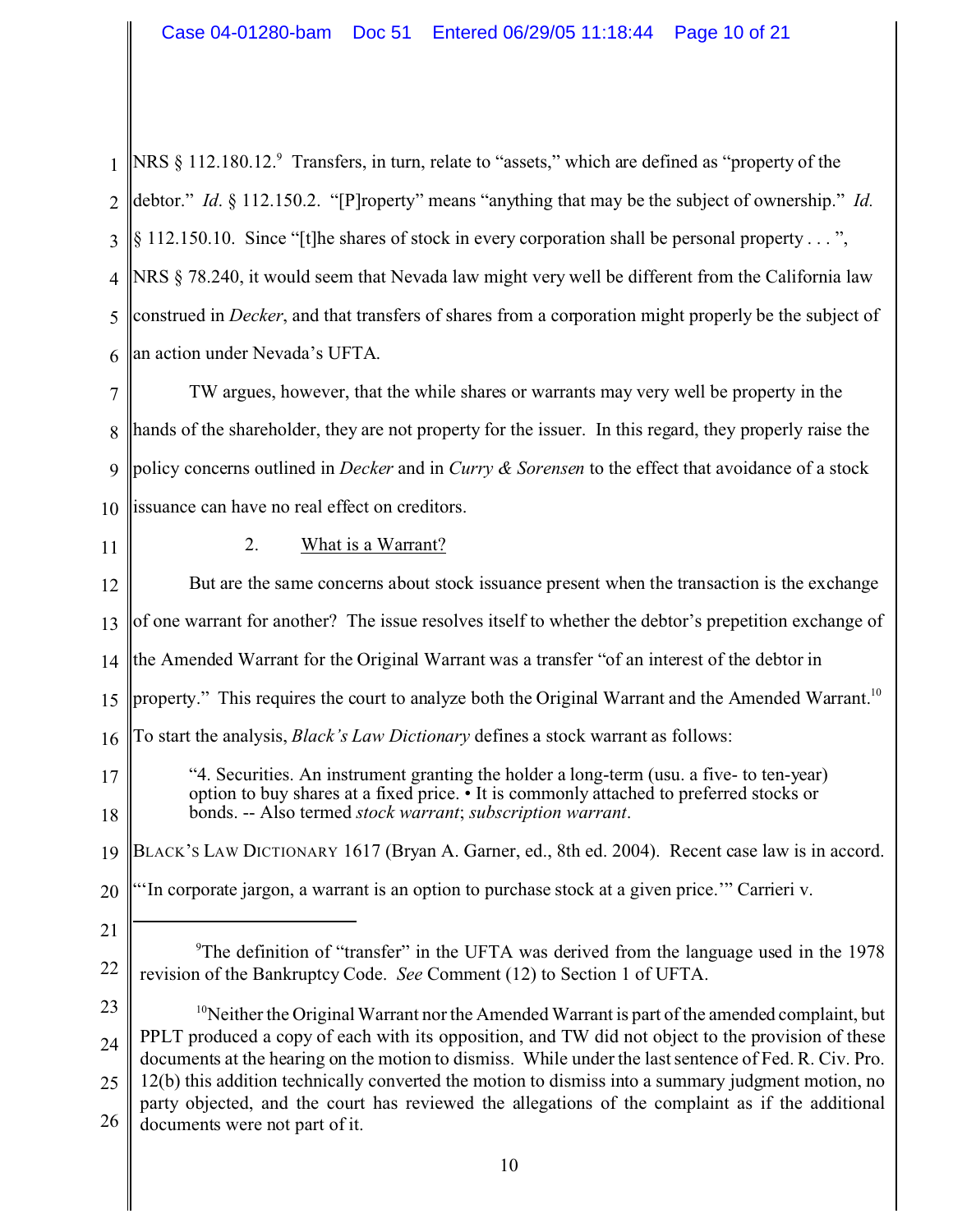1 2 3 4 Jobs.com, Inc., 301 B.R. 187, 193 (N.D. Tex. 2003), *quoting* Bradford v. Crown-Bremson Indus., Inc., 255 F. Supp. 1009, 1012 (M.D. Tenn. 1964). *See also* Breeden v. L.I. Bridge Fund, LLC (*In re* The Bennett Funding Group, Inc.), 232 B.R. 565, 568 n.3 (Bankr. N.D.N.Y. 1999); 11 U.S.C. § 101(16)(C) (defining equity security to include warrant).

5 6 7 8 9 The upshot of these definitions is that a warrant is just a fancy name for a particular type of contract. More specifically, it is an option contract giving its holder the right to purchase shares of stock for a fixed price. In this relationship, it is fairly clear that the holder of a warrant has a property right it can enforce through specific performance of the share issuance. *See, e.g.,* Chadwell v. English 652 P.2d 310 (Okl. App. 1982).

10

#### 3. Does an Issuer of a Warrant Have a Property Interest in That Warrant?

11 12 13 14 While it is not contested that AOL has property rights in the warrants, it *is* contested that PP had anything similar. TW asserts that PP had no property rights under either the Original Warrant or the Amended Warrant; it contends that a warrant is a unilateral contract under which the issuer has only nondelegable duties with no benefits.

15 16 17 18 But this is not quite accurate. A warrant intertwines the right to buy shares at a particular price with an obligation to pay that price upon exercise. In short, a warrant assures the issuer that it will receive whatever consideration the terms of the warrant provide. Such an assurance can be valuable — otherwise, why bargain for it?

19 20 21 22 23 24 25 Various strands of related law provide hints that this interest in a stock warrant can be property. Article 9 of the Uniform Commercial Code recognizes that the holder of an issued stock warrant holds property that can be encumbered by a consensual security interest, Mizuho Corporate Bank, Ltd. v. Enron Corp. (*In re* Enron Corp.), 302 B.R. 463, 467-68 (Bankr. S.D.N.Y. 2003). It also recognizes that the person granting an option can grant a security interest in its right to receive payment upon any exercise of that option; that is, an issuer could raise needed capital by giving a secured party a security interest in its rights under any outstanding warrants. *See* Uniform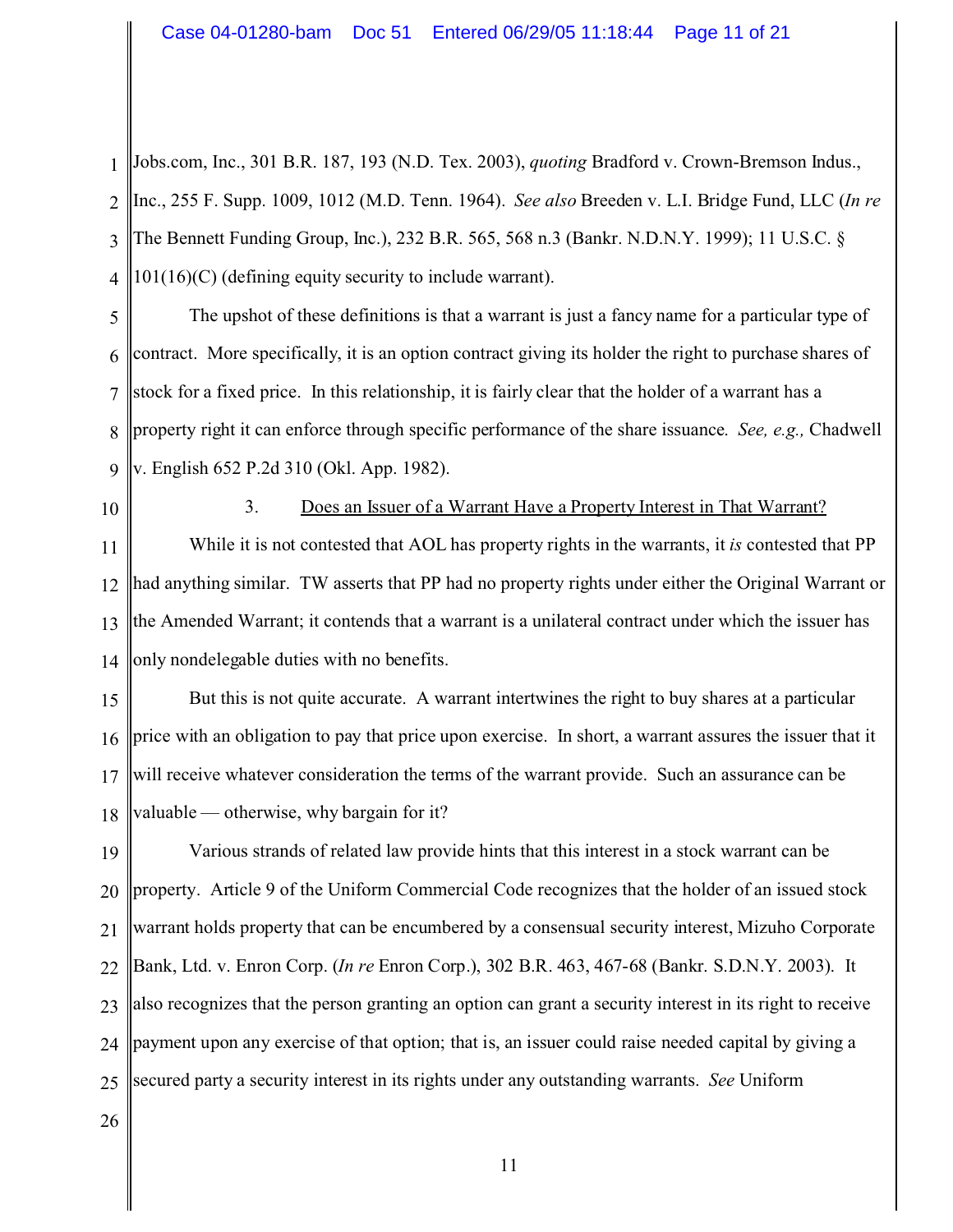| 1              | Commercial Code § 9-102(a)(61) (definition of payment intangible). <sup>11</sup> Case law also recognizes that                                                                                                      |  |  |  |
|----------------|---------------------------------------------------------------------------------------------------------------------------------------------------------------------------------------------------------------------|--|--|--|
| $\overline{2}$ | a holder may fraudulently transfer a stock warrant before, FmHA v. Indi-Bel, Inc. (In re Williams),                                                                                                                 |  |  |  |
| 3              | 167 B.R. 77 (Bankr. N.D. Miss. 1994), or after, issuance. Breeden v. L.I. Bridge Fund, LLC (In re                                                                                                                   |  |  |  |
| 4              | The Bennett Funding Group, Inc.), 232 B.R. 565 (Bankr. N.D.N.Y. 1999). Finally, an                                                                                                                                  |  |  |  |
| 5              | uncompensated release of a person's matured obligations under a stock subscription agreement may                                                                                                                    |  |  |  |
| 6              | be a transfer of a property interest under Section 544(b), Shear v. Seminara (In re PSI Indust., Inc.,                                                                                                              |  |  |  |
| $\overline{7}$ | 306 B.R. 377, 388-89 (Bankr. S.D. Fla. 2003) (under Florida's version of the UFTA).                                                                                                                                 |  |  |  |
| 8              | From these propositions, it is a short trip to the conclusion that an issuer's rights under a                                                                                                                       |  |  |  |
| 9              | stock warrant are an "interest of the debtor in property" that may be the subject of a transfer.                                                                                                                    |  |  |  |
| 10             | Reciprocity alone would lead one to view it as odd if the owner of a warrant held property rights in                                                                                                                |  |  |  |
| 11             | the expectations embodied therein, but the same classification was not true with respect to the rights                                                                                                              |  |  |  |
| 12             | of the other party to the same contract — the issuer. This notion of preserving reciprocal relations is                                                                                                             |  |  |  |
| 13             | reflected in the policies behind the breadth of property interests under Section 541(a) discussed                                                                                                                   |  |  |  |
| 14             | above, and the polices behind the breadth of the concept of a "transfer."                                                                                                                                           |  |  |  |
| 15             | Scope of the Term "Transfer"<br>4.                                                                                                                                                                                  |  |  |  |
| 16             | The policy analysis regarding the scope of fraudulent transfer law starts with the fact that the                                                                                                                    |  |  |  |
| 17             | Bankruptcy Code defines "transfer" expansively. Section 101(54) states:                                                                                                                                             |  |  |  |
| 18             | "Transfer" means every mode, direct or indirect, absolute or conditional, voluntary or                                                                                                                              |  |  |  |
| 19             | involuntary, of disposing of or parting with property or with an interest in property,<br>including retention of title as a security interest and foreclosure of the debtor's equity<br>of redemption. <sup>1</sup> |  |  |  |
| 20             |                                                                                                                                                                                                                     |  |  |  |
| 21             |                                                                                                                                                                                                                     |  |  |  |
| 22             | <sup>11</sup> The court acknowledges that for something to be a payment intangible under Section 9-<br>$102(a)(61)$ it must first be a general intangible, § 9-102(a)(42), which requires the "something" to be     |  |  |  |
| 23             | "personal property." But it is without doubt that the Original Warrant and the Amended Warrant both<br>had provisions for exercise by present payment, and although those alternatives were not chosen by           |  |  |  |
| 24             | AOL, their presence would indicate that at least some rights under the warrants were property rights<br>encompassed by the term "personal property."                                                                |  |  |  |
| 25             | $^{12}$ The current definition is substantially similar to the original form of the definition Congress                                                                                                             |  |  |  |

26 adopted in 1978. The only change made since 1978 to the definition was made six years later as part ent definition is substantially similar to the original form of the definition Congress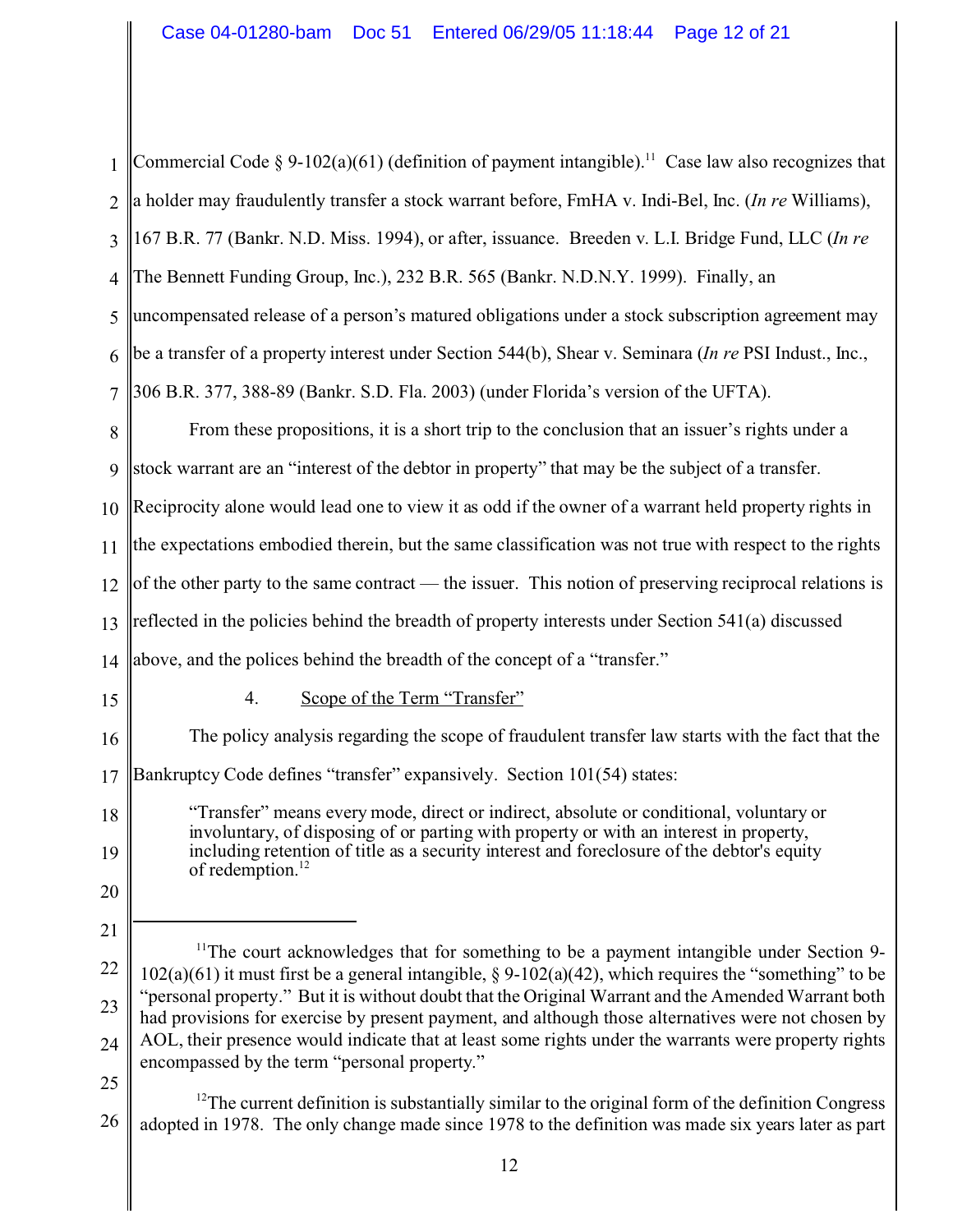| $\mathbf{1}$   | This definition is broad and covers not only the everyday buying and selling of goods, but                                                                                                                                                                         |
|----------------|--------------------------------------------------------------------------------------------------------------------------------------------------------------------------------------------------------------------------------------------------------------------|
| $\overline{2}$ | also the transfer of a partial interest or a transfer that is not accompanied by a change of possession.                                                                                                                                                           |
| 3              | Congress intended this breadth, in order to provide the maximum protection of creditors. See H.R.                                                                                                                                                                  |
| 4              | REP. No. 595, 95TH CONG., 1ST SESS. 314 (1977).                                                                                                                                                                                                                    |
| 5              | Similarly, the type of property interest that can be transferred is also expansive. A creditor's                                                                                                                                                                   |
| 6              | prepetition termination of an executory agreement, for example, may constitute a transfer of a                                                                                                                                                                     |
| $\overline{7}$ | property interest. <i>In re</i> Robotic Vision Systems, Inc., 322 B.R. 502, 508 (Bankr. D.N.H. 2005)                                                                                                                                                               |
| 8              | (termination of technology license a transfer); Wallach v. Nowak (In re Sherlock Homes of W.N.Y.,                                                                                                                                                                  |
| 9              | Inc.), 246 B.R. 19, 24-25 (Bankr. W.D.N.Y. 2000) (renegotiation of contract altering debtor's rights                                                                                                                                                               |
| 10             | and liabilities is a transfer); Lloyd McKee Motors, Inc., v. Chrysler Corp., 166 B.R. 725, 728                                                                                                                                                                     |
| 11             | (Bankr. D.N.M. 1993) (termination of a franchise for a car dealership is a transfer); Metro Water $\&$                                                                                                                                                             |
| 12             | Coffee Servs. v. Rochester Community Baseball ( <i>In re</i> Metro Water & Coffee Servs.), 157 B.R.                                                                                                                                                                |
| 13             | 742, 745-46 (Bankr. W.D.N.Y. 1993) (termination of a concession agreement).                                                                                                                                                                                        |
| 14             |                                                                                                                                                                                                                                                                    |
| 15<br>16       | of the Bankruptcy Amendments and Federal Judgeship Act of 1984, Pub. L. No. 98-353, 98 Stat. 333<br>(1984). At that time, the definition of "transfer" was broadened to include the "foreclosure of the<br>debtor's equity of redemption." <i>Id.</i> $\S$ 421(i). |
|                | Effective October 17, 2005, Congress changed the definition of transfer in ways that would                                                                                                                                                                         |
| 17<br>18       | seem to expand its scope even further. The new Section 101(54) will read:                                                                                                                                                                                          |
| 19             | (54) The term 'transfer' means—                                                                                                                                                                                                                                    |
|                | $(A)$ the creation of a lien;<br>(B) the retention of title as a security interest;                                                                                                                                                                                |
| 20             | (C) the foreclosure of a debtor's equity of redemption; or<br>(D) each mode, direct or indirect, absolute or conditional, voluntary or involuntary, of                                                                                                             |
| 21             | disposing of or parting with—                                                                                                                                                                                                                                      |
| 22             | (i) property; or<br>(ii) an interest in property.                                                                                                                                                                                                                  |
| 23             | Bankruptcy Abuse Prevention and Consumer Protection Act of 2005, § 1201(6), 119 Stat. 23, 119                                                                                                                                                                      |
| 24             | (2005).                                                                                                                                                                                                                                                            |
| 25             | As noted above in note 9, Nevada's version of the UFTA incorporates a broad definition of                                                                                                                                                                          |
| 26             | "transfer" based upon the original definition in the Bankruptcy Code.                                                                                                                                                                                              |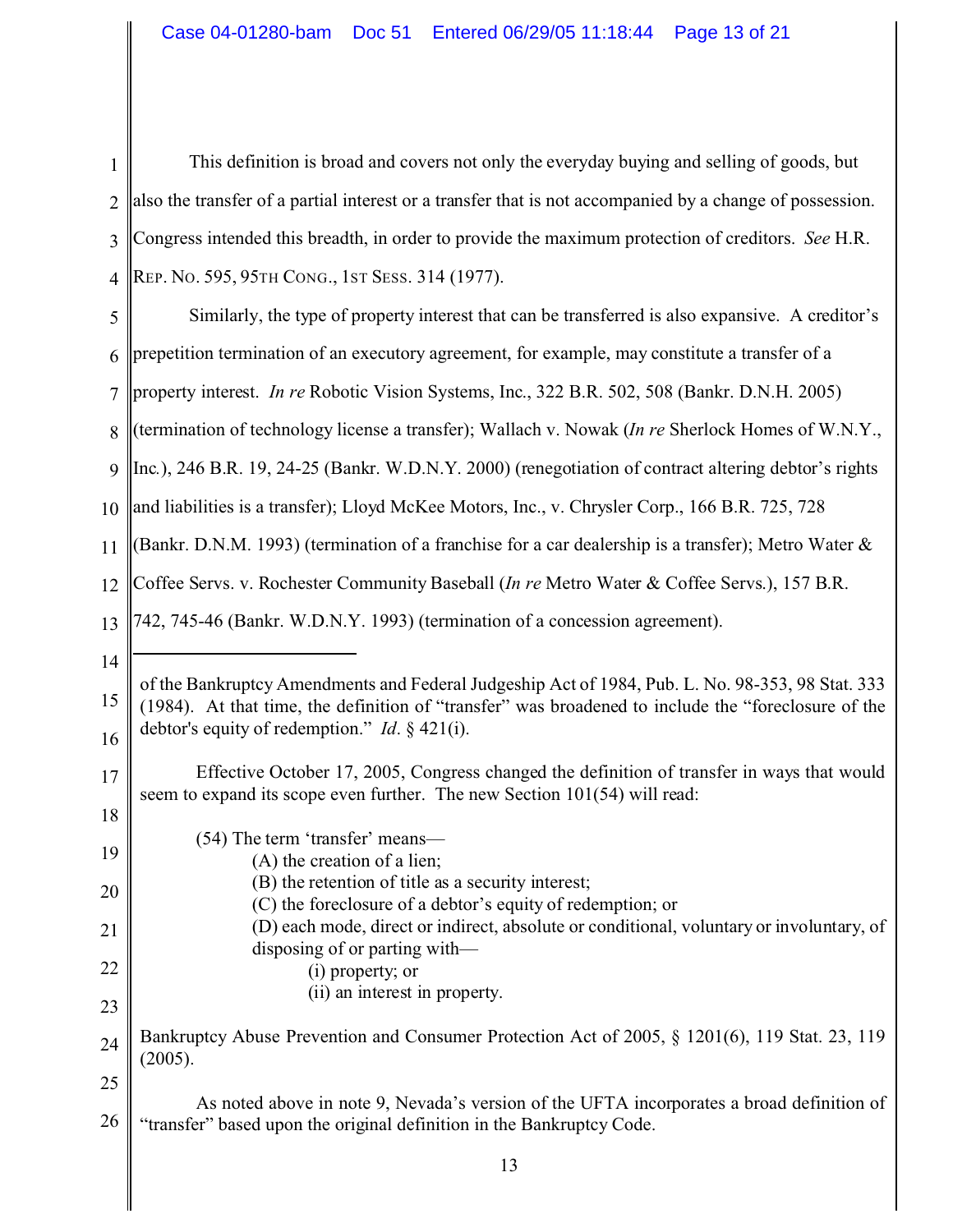1  $\mathfrak{D}$ 3 4 5 6 7 8  $\overline{Q}$ 10 11 12 13 14 Transfers have also been found when a transaction only modifies the form or the value of property transferred. *See* Ingalls v. Erlewine (*In re* Erlewine), 349 F.3d 205, 211 & n.7 (5th Cir. 2003) (divorce decree dividing marital property a transfer); *In re* Oliver, 44 B.R. 989, 991 (D. Mass. 1984) (a transfer occurred when the debtor and his wife changed their old common law tenancy by the entirety into one governed by a new statute under which the debtor gave up considerable interest in property in favor of his wife); Flatau v. Wachovia Sec. (*In re* Pulliam), 279 B.R. 916, 920-21 (Bankr. M.D. Ga. 2002) (rollover of funds from one individual retirement account to another was a transfer); Hall-Mark Elec. Corp. v. Sims (*In re* Ota), 179 B.R. 149 (B.A.P. 9th Cir. 1995) (delivery of cashier's check to payee was a transfer of the remitter's interest in the check); Kendall v. Sorani (*In re* Richmond Produce Co.), 151 Bankr. 1012, 1016-17 (Bankr. N.D. Cal. 1993), *aff'd*, 195 Bankr. 455 (N.D. Cal. 1996) (same). Even termination of esoteric rights such as a debtor's subchapter S tax status has been found to be a transfer. Parker v. Saunders (*In re* Bakersfield Westar, Inc.), 226 B.R. 227, 235 (B.A.P. 9th Cir. 1998); Trans-Lines West, Inc. v. Lines (*In re* Trans-Lines West, Inc*.*, 203 B.R. 653, 662-63 (Bankr. E.D. Tenn. 1996).

15 16 17 18 19 20 21 22 23 Although broad, the term "transfer" does have limits. In addition to *Decker* and *Curry & Sorensen* holdings on stock issuance, courts have also struggled with the issue of whether lease terminations are transfers of an interest of a debtor in property. Some heavily criticized decisions have held that such a noncollusive termination is indeed a transfer, and thus the termination can be subject to avoidance as a constructively fraudulent transfer or as a preference. Darby v. Atkinson (*In re* Ferris), 415 F. Supp. 33 (W.D. Okla. 1976); Fitzgerald v. Cheverie (*In re* Edward Harvey Co*.)*, 68 B.R. 851 (Bankr. D. Mass. 1987); Eder v. Queen City Grain, Inc. (*In re* Queen City Grain, Inc.), 51 B.R. 722, 726 (Bankr. S.D. Ohio 1985). Other courts have held that a noncollusive termination of a lease is not a transfer at all. *In re* Egyptian Bros. Donut, Inc., 190 B.R. 26, 30-31

- 24
- 25
- 26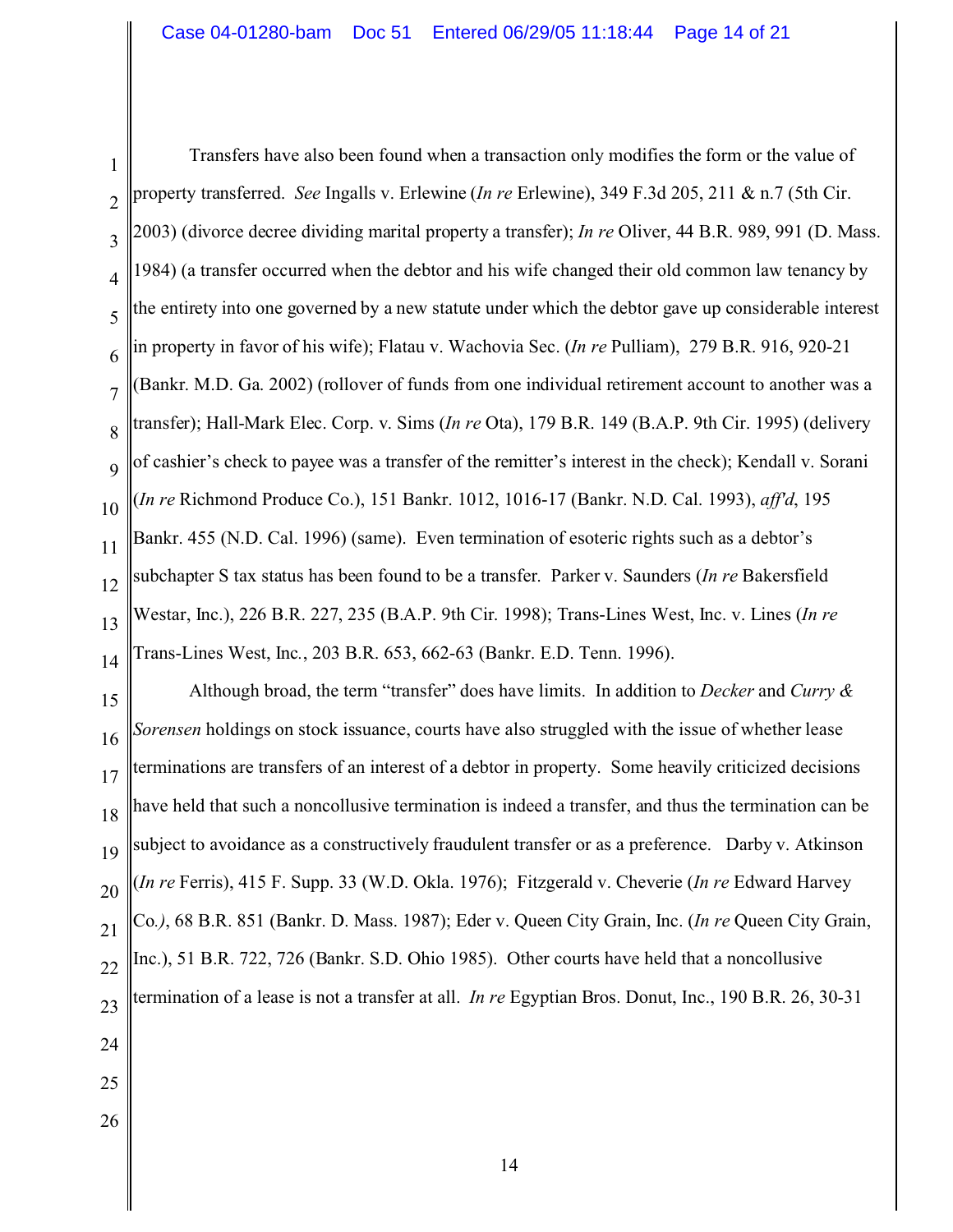| 1              | Bankr. D.N.J. 1995); Haines v. Regina C. Dixon Trust (In re Haines), 178 B.R. 471, 476 (Bankr.                                                                                                                        |  |  |  |
|----------------|-----------------------------------------------------------------------------------------------------------------------------------------------------------------------------------------------------------------------|--|--|--|
| $\overline{c}$ | W.D. Mo. 1995). <sup>13</sup>                                                                                                                                                                                         |  |  |  |
| 3              | As noted by David B. Young, a perspicacious observer of these types of transactions:                                                                                                                                  |  |  |  |
| 4              | The most perceptive analyses of this question have concluded that<br>lawful lease terminations are not subject to avoidance as preferences                                                                            |  |  |  |
| 5              | or fraudulent transfers, even though these transactions may be<br>transfers in a strict sense. Undoubtedly the loss of a leasehold estate                                                                             |  |  |  |
| 6              | means parting with an interest in property held by the prepetition<br>debtor. Such property, however, would not be available to creditors of                                                                          |  |  |  |
| 7<br>8         | the estate. Under 11 U.S.C. § 365(c)(3), the bankruptcy estate may<br>not assume any executory contract or nonresidential lease that has<br>been legitimately terminated prepetition. The estate would never have     |  |  |  |
| 9              | had any interest in the lease. If an "interest of the debtor in property"<br>is synonymous with "property of the estate," then the correct approach<br>is that noncollusive prepetition lease terminations cannot be  |  |  |  |
| 10             | preferential or fraudulent, not because they are not transfers, but rather<br>because they do not involve a property interest of the debtor that                                                                      |  |  |  |
| 11             | would be available to the bankruptcy estate.                                                                                                                                                                          |  |  |  |
| 12             | David B. Young, Preferences and Fraudulent Transfers, 876 PLI/COMM 667, 710 (2005).                                                                                                                                   |  |  |  |
| 13             | As in the lease avoidance decisions, the focus here should be whether there was some                                                                                                                                  |  |  |  |
| 14             | interest of the debtor in property that was transferred, not whether the action will ultimately succeed.                                                                                                              |  |  |  |
| 15             | Here, the focus is on a warrant - a contract that undeniably creates property rights. The transfer of                                                                                                                 |  |  |  |
| 16             | $PP's$ interests in the warrant resulted in economic harm to $PP$ — its ability to continue to use                                                                                                                    |  |  |  |
| 17             | warrants as cash substitutes was affected. It also resulted in the cancellation of a right to receive the                                                                                                             |  |  |  |
|                | 18 Strike price as a condition for issuing any shares.                                                                                                                                                                |  |  |  |
| 19             | Avoidance of the warrant exchange could lead to creditor recoveries. Upon avoidance, AOL                                                                                                                              |  |  |  |
| 20             | and PP would be returned to the status quo before the cancellation. Since AOL acquired its stock                                                                                                                      |  |  |  |
| 21             | which it later sold for a profit) under the terms of the Amended Warrant, an avoidance of that                                                                                                                        |  |  |  |
| 22             | obligation would presumably allow PPLT to then seek, in restitution or otherwise, compensation for                                                                                                                    |  |  |  |
| 23             |                                                                                                                                                                                                                       |  |  |  |
| 24             |                                                                                                                                                                                                                       |  |  |  |
| 25             |                                                                                                                                                                                                                       |  |  |  |
| 26             | <sup>13</sup> Section $8(e)(1)$ of the UFTA addresses this issue directly by explicitly providing that the<br>lawful termination of a lease because of the debtor's default is not avoidable. See NRS § 112.220.5(a). |  |  |  |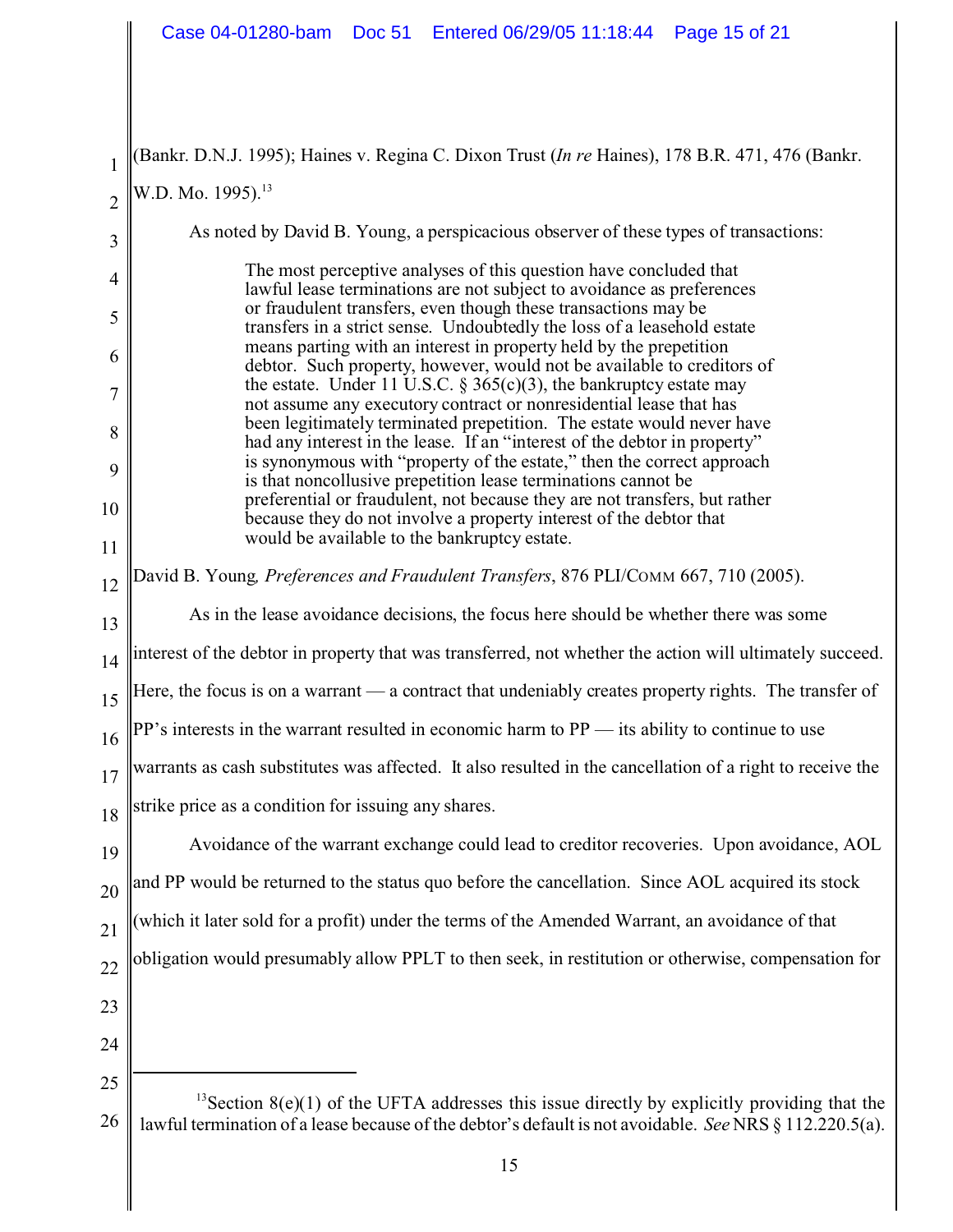1  $\mathfrak{D}$ 3 the value transferred.<sup>14</sup> This theory of recovery provides additional grounds to distinguish *Decker* and *Curry & Sorensen*. In those cases, avoidance would not have resulted in recovery to creditors; it would simply rearrange ownership interests.

4 5 6 7 8 9 10 11 12 13 Few would argue that an insolvent debtor's amendment of a contract to reduce the price of goods backed by adequate legal consideration, but for less than reasonably equivalent value, could be the subject of a fraudulent transfer attack.<sup>15</sup> *See, e.g*., Wallach v. Nowak (*In re* Sherlock Homes of W.N.Y., Inc*.*), 246 B.R. 19, 24-25 (Bankr. W.D.N.Y. 2000) (renegotiation of contract altering debtor's rights and liabilities is a transfer); Metro Water & Coffee Servs. v. Rochester Community Baseball (*In re* Metro Water & Coffee Servs.), 157 B.R. 742, 745-46 (Bankr. W.D.N.Y. 1993) (termination of a concession agreement). That analysis does not change when the subject of the contract switches from tangible goods to intangible assets. *See* United States v. Sims (*In re* Feiler), 218 F.3d 949 (9th Cir. 2000) (right to claim tax refund can be property subject to a transfer under Section 548).

14 15 16 17 18 Anticipating this point, TW asserts that the Original Warrant was "out of the money;" that is, its stated exercise or strike price was well above market, making the warrant economically worthless, and thus not property. The issue thus framed is whether a right to receive a payment is still property when "worthless;" that is, when the conditions under which payment is to be made are, at best, remote.

- 19
- 20
- 21 22 23  $14$ This is not unlike the fate of interest paid on an obligation later avoided as a fraudulent transfer; since the avoidance would eliminate the debt, no principal would remain upon which interest could accrue. Accordingly, the estate could also recover the aggregate amount of interest payments, presumably under its inherited restitution powers under Section  $541(a)(1)$  or, if the debtor was insolvent or nearly so, as independent fraudulent transfers.
- 24

<sup>25</sup> 26  $15$ It is often said that a peppercorn will support the transfer of personal property by way of contract,*see* 2 WILLIAM BLACKSTONE,COMMENTARIES ON THE LAWS OF ENGLAND 440 (1766). While that may be true as between those in privity of contract, fraudulent transfer law deals with the rights of the creditors of those parties, and tests the adequacy of consideration against a much different scale.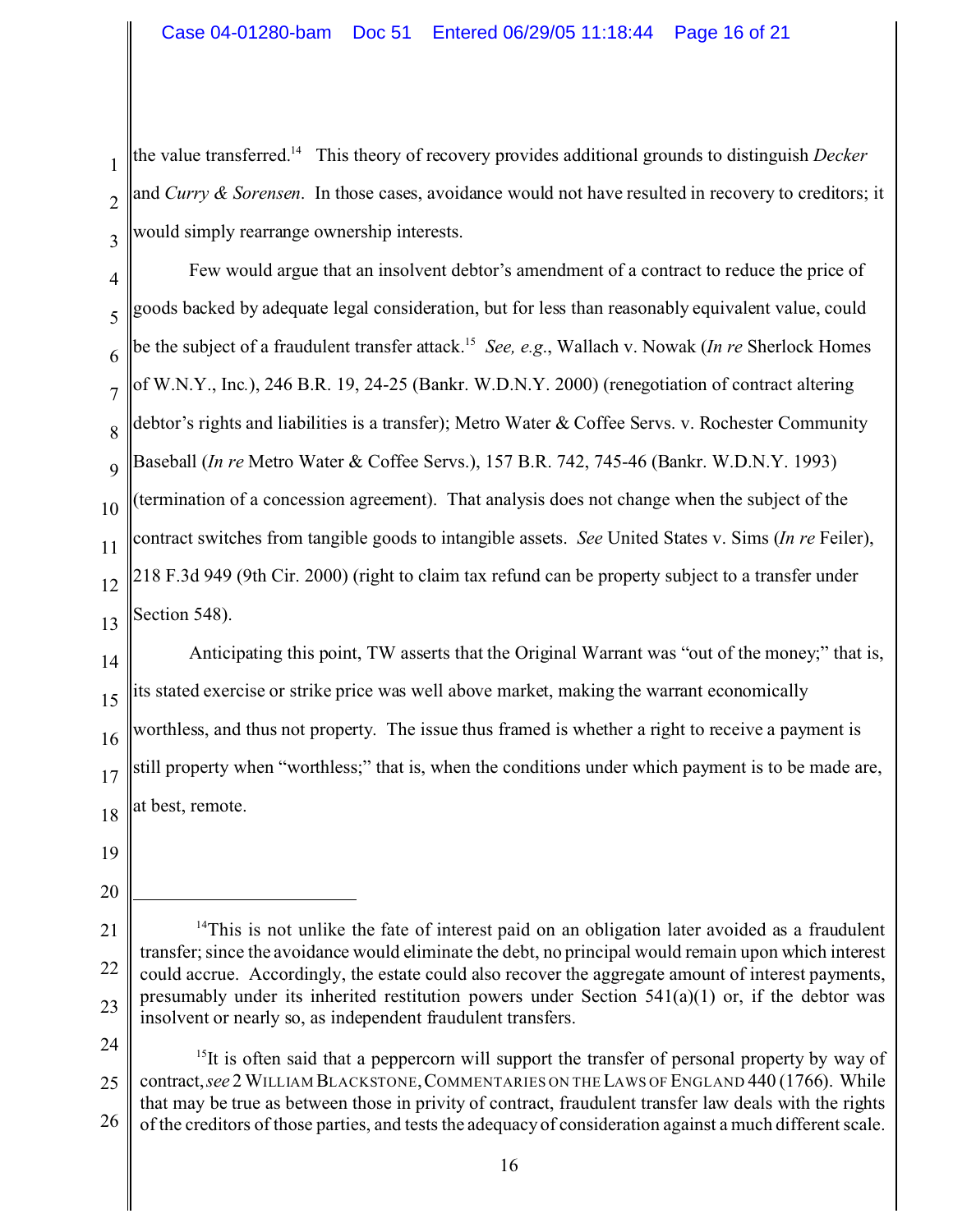|                | Both TW and PPLT assert that there is no Nevada precedent on point, but the court believes                                                                                                                                                                       |
|----------------|------------------------------------------------------------------------------------------------------------------------------------------------------------------------------------------------------------------------------------------------------------------|
| $\overline{2}$ | that Union Bank v. F.D.I.C., 111 Nev. 951, 899 P.2d 564 (Nev. 1995) is of assistance. There, a                                                                                                                                                                   |
| 3              | judgment creditor sought to garnish stock that was subject to a voluntary pledge under Article 9 of                                                                                                                                                              |
| 4              | the Uniform Commercial Code. The pledgeholder objected, stating that after satisfaction of all                                                                                                                                                                   |
| 5              | senior liens, there would be no value for the garnishing creditor, and hence no property right to                                                                                                                                                                |
| 6              | which the garnishment could attach. The Nevada Supreme Court rejected this claim, finding that                                                                                                                                                                   |
| $\overline{7}$ | there was some property interest to which the garnishment could attach, notwithstanding the lack of                                                                                                                                                              |
| 8              | any economic interest. <sup>16</sup> See also Segal v. Rochelle, 382 U.S. 375, 379 (1966) (declining to exclude                                                                                                                                                  |
| 9              | the right to "net operating loss carry forwards" under tax law from definition of property merely                                                                                                                                                                |
| 10             | because right was intangible and not yet reduced to a tax refund; the Court stated that "The main                                                                                                                                                                |
| 11             | thrust of [§ 541's predecessor under the Act] is to secure for creditors everything of value the                                                                                                                                                                 |
| 12             | [debtor] may possess To this end the term property has been construed most generously and an                                                                                                                                                                     |
| 13             | interest is not outside its reach because is it novel or contingent or because its enjoyment must be                                                                                                                                                             |
| 14             | postponed.").                                                                                                                                                                                                                                                    |
| 15             | Ninth Circuit precedent holding that elections with respect to net operating losses (NOLs)                                                                                                                                                                       |
| 16             | are interests in property that may be transferred is also instructive. As analyzed by the Ninth Circuit:                                                                                                                                                         |
| 17             | The first question as to the applicability of B.C. $\S$ 548 in this case is whether the                                                                                                                                                                          |
| 18             | election to forgo a tax refund and waive the carryback on the NOLs involved an<br>"interest in property." Because the right to receive a tax refund constitutes an interest                                                                                      |
| 19             | in property, we believe that the election to waive the carryback and relinquish the<br>right to a refund necessarily implicates a property interest. Property is broadly                                                                                         |
| 20             | defined by the Bankruptcy Code to include "all legal or equitable interests of the<br>debtor." B.C. § 541. Furthermore, the Supreme Court has explained that "the term<br>'property' has been construed most generously and an interest is not outside its reach |
| 21             | because it is novel or contingent or because enjoyment must be postponed." Segal v.<br>Rochelle, 382 U.S. 375, 379, 86 S.Ct. 511, 15 L.Ed.2d 428 (1966).                                                                                                         |
| 22             | United States v. Sims (In re Feiler), 218 F.3d 948, 955 (9th Cir. 2000).                                                                                                                                                                                         |
| 23             |                                                                                                                                                                                                                                                                  |
| 24             |                                                                                                                                                                                                                                                                  |
| 25             | <sup>16</sup> The court found an interest in the debtor's right to have an accounting of any disposition and<br>to receive any surplus, rights that, given the over-encumbered nature of the stock, were as ephemeral                                            |
|                | and of as little value as the out-of-the-money status of the Original Warrant here. See Union Bank, 111                                                                                                                                                          |

<sup>26</sup> Nev. at 956-57, 899 P.2d at 567.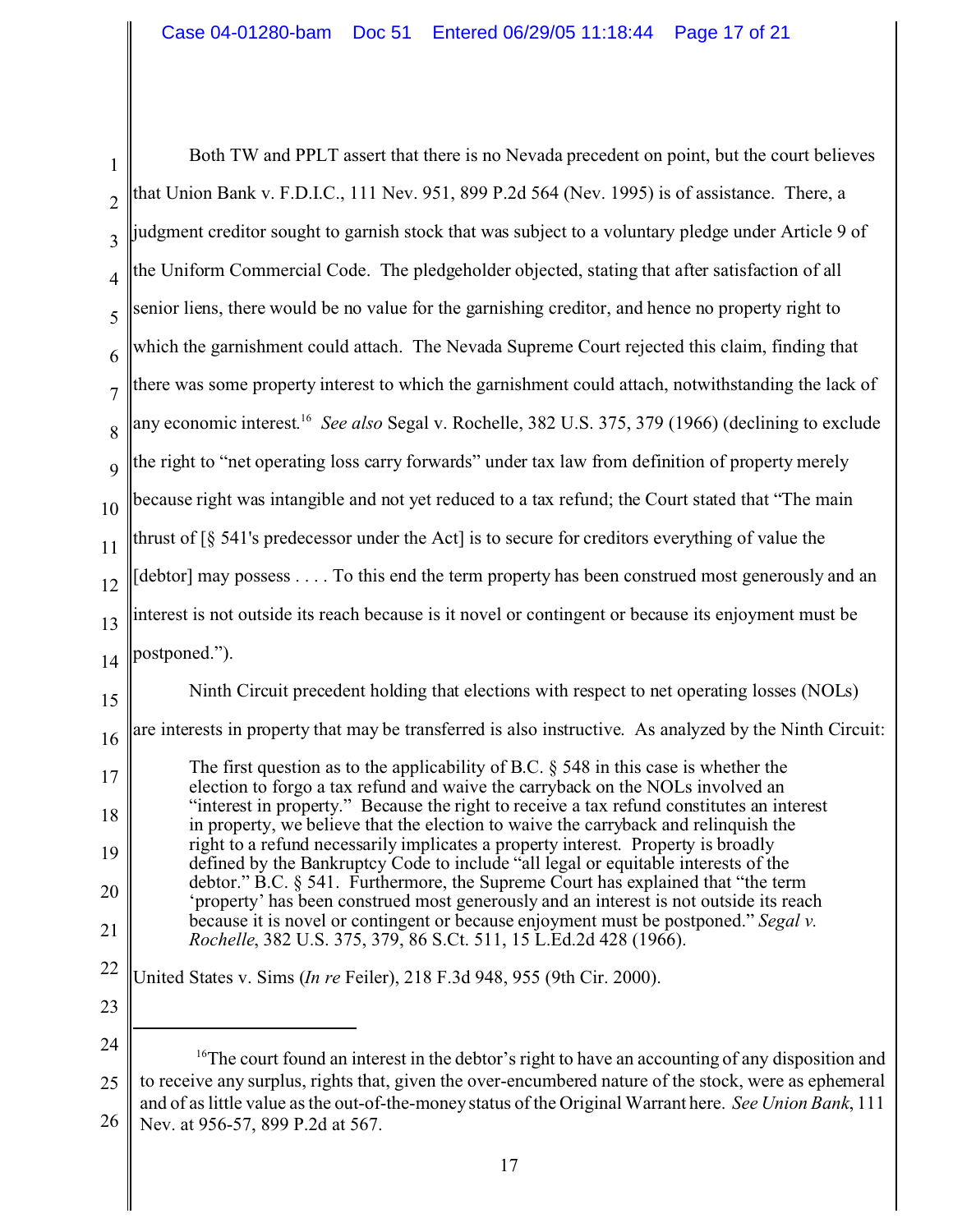1  $\mathfrak{D}$ 3 4 5 6 7 8 9 10 11 12 13 14 15 16 17 18 19 20 21 22 23 24 25 26 Here, the right to receive funds upon exercise of the Original Warrant was PP's property interest under the Original Warrant. Under *Feiler,* the extinguishment of that right through cancellation of the Original Warrant and the issuance of the Amended Warrant was thus a transfer of an interest of the debtor in property. The Ninth Circuit's logic in *Feiler* with respect to NOLs is equally applicable here: Whether the NOLs themselves are considered property is something of a red herring. Under B.C. § 548, the question is whether the Feilers gave up property of the estate. In this case, the property they gave up was the tax refund — the NOLs are simply an accounting method for figuring their entitlement to the refund under the present tax code. Pre-election, the right to carry back the NOLs represented simply the right to a tax refund; as in *Segal*, the refund itself was the property interest. After the election, whether the Feilers retained a property interest in the NOLs that were carried forward is irrelevant, because the trustee need not have a property interest in what the debtor receives in return for a fraudulent transfer in order to avoid the transfer. B.C. § 548 avoidance powers apply to the interest in the property that the debtor gave up in the transfer — in this case, the tax refund associated with the right under the tax code to have the NOLs carried back. *Id*. at 956. Here, the right to receive any funds upon exercise is akin to the right to receive a tax refund, and the taking of an action to relinquish the rights thus identified — the election in *Feiler* and the warrant exchange here — is a transfer. Finally, when construing "property" for purposes of the absolute priority rule, the Supreme Court has held that so-called "valueless" rights are still property, regardless of whether it is likely that they will be used. *See* Bank of Am. Nat'l Trust & Sav. Ass'n v. 203 N. LaSalle St. P'ship, 526 U.S. 434 (1999) (referring to debtor's exclusive right to propose chapter 11 plan); Norwest Bank Worthington v. Ahlers, 485 U.S. 197 (1988) (farmer's retention of farm that had no economic value was property for purposes of absolute priority rule). As a result, PP's exchange of warrant was a transfer of an interest of the debtor in property as required by Section  $544(b)$  — PP's contract rights to receive payment, however contingent were transferred away by virtue of the warrant exchange. PPLT now has the daunting task of proving its fraudulent transfer scheme, which will be no mean feat, but any decision at present on that point would be premature.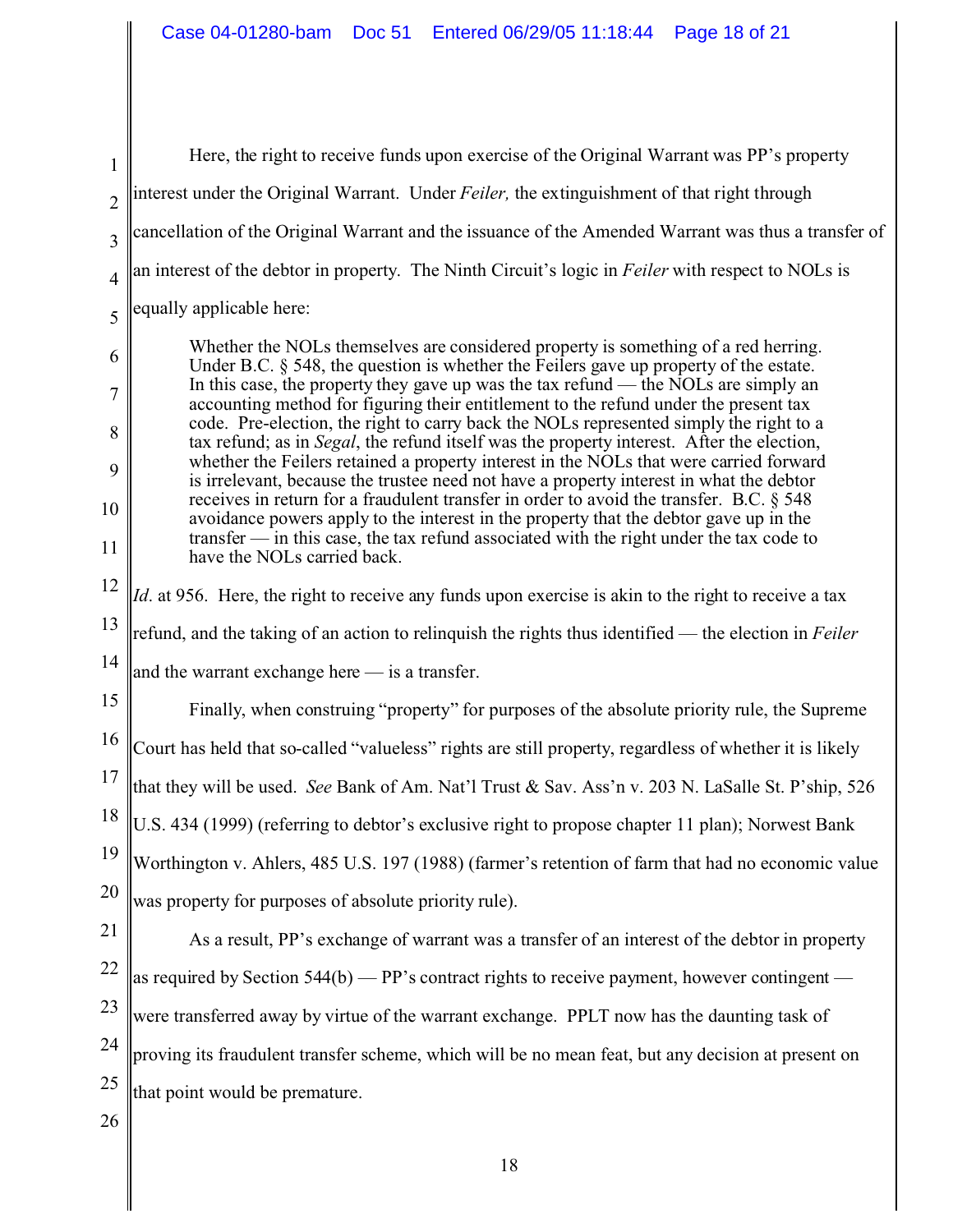## E. *PPLT Stock Subscription Argument — The Fourth Claim for Relief*

PPLT's second amended complaint adds a new fourth claim for relief under Nevada law for failure to perform as promised under a stock subscription agreement. *See* NRS §§ 78.220, 78.225. In essence, PPLT maintains that the exercise of the warrant obligated AOL (and now TW) to provide the promised consideration required to exercise the option. Because of the fraud, PPLT maintains that AOL did not furnish the full amount of the promised consideration.

7 8  $\mathbf Q$ 10 11 12 13 This would appear to be no more or no less than a simple claim that one side has not performed as promised. And such an allegation is sufficient under the statutes relied upon by PPLT. *See* NRS § 78.220.2 ("If default is made in the payment of any installment or call, the corporation may proceed to collect the amount due in the same manner as any debt due the corporation."); *id*. § 78.225 ("A purchaser of shares of stock from the corporation is not liable to the corporation or its creditors with respect to the shares, except to pay the consideration for which the shares were authorized to be issued . . . .").

14 15 16 17 18 19 20 21 It is appropriate to view PPLT's claim of non-performance under contract law. It has long been held that upon proper and timely acceptance or exercise an option as such ceases to exist, and it becomes a simple contract. Smith v. Post, 167 Cal. 69, 74-75, 138 P. 705, 707 (1914). When AOL tendered its notice of exercise in the form of its "Net Issue Election," the transaction became a bilateral executory contract of purchase and sale under which the optionee — AOL — acquired an equitable interest in the shares simultaneously with an obligation to pay for them as specified. *See In re* Merten, 164 B.R. 641, 643 (Bankr. S.D. Cal. 1994); Ludy v. Zumwalt, 85 Cal. App. 119, 130- 31, 259 P. 52, 56-57 (1927).

22 23 24 25 The complaint states that by virtue of the "acceptance of the Warrant Shares from Debtor. . . AOL agreed to pay for the Warrant Shares pursuant to the Amended Warrant." It then alleges that notwithstanding the presentation of the Net Issue Election, "AOL failed to provide Debtor the agreed upon consideration . . ." This would appear to state a rudimentary claim for breach of

26

1

2

3

4

5

6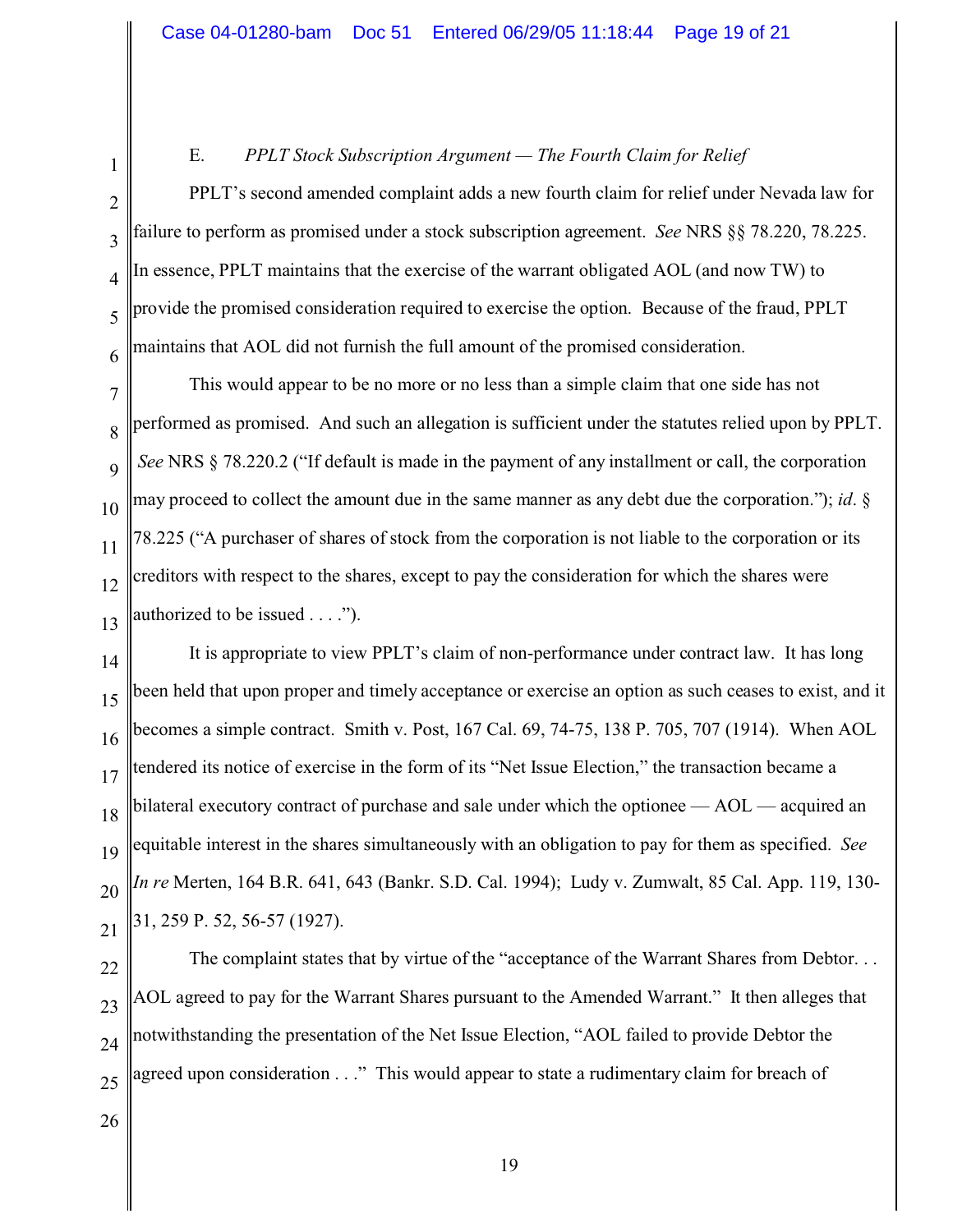contract, which would be sufficient to state a claim under Nevada's statutes requiring those who promise to buy stock to pay what they promise. *See* NRS §§ 78.220, 78.225.

3 4 5 6 7 8 9 10 11 12 13 14 15 TW argues that the claim of breach is not well-pleaded since it is contradicted by the terms of the Amended Warrant. Unfortunately for TW's position, the Amended Warrant is not attached to the complaint, and thus the allegations in the complaint which make out PPLT's claim stand on their own. Even if they did not, the court's independent review of the Amended Warrant (provided by PPLT in response to the motion, and not objected to by TW, *see* note 10 *supra*) does not disclose anything that as a legal matter forbids characterizing the exercise as unperformed or imperfectly performed, which is the heart of the fourth claim for relief. Put another way, there is no showing that PPLT would not be able to show, by appropriate parol or other evidence, that AOL's submission of a "Net Exercise Notice" carried with it some sort of warranty or representation that AOL was entitled to exercise the Amended Warrant because it had directed the requisite amounts of revenue to PP. Although this may be devilishly difficult to prove, it does make out a possible claim for relief. Accordingly, under *In re* Zimmer, 313 F.3d at 1222, the motion to dismiss is denied with respect to the fourth claim for relief of action as well.

16

1

2

17

18

19

20

TW's motion to dismiss is that there was no transfer of an interest of the debtor in property. As this premise is not true, the conclusion of TW's motion — the court must dismiss the case — is false.

Warrant — was transferred in an exchange for the Amended Warrant. The entire gravamen of

**III. Conclusion**

PPLT has alleged that at least one property right it held — its rights under the Original

21 22 23 That, together with the other allegations in the complaint, settles the matter with respect to the first three claims for relief. As to the fourth claim for relief, as set forth above PPLT's claims are sound, at least in form.

24 25 The motion to dismiss is thus denied. The court will enter a separate order denying the motion.

26 Copies sent to: